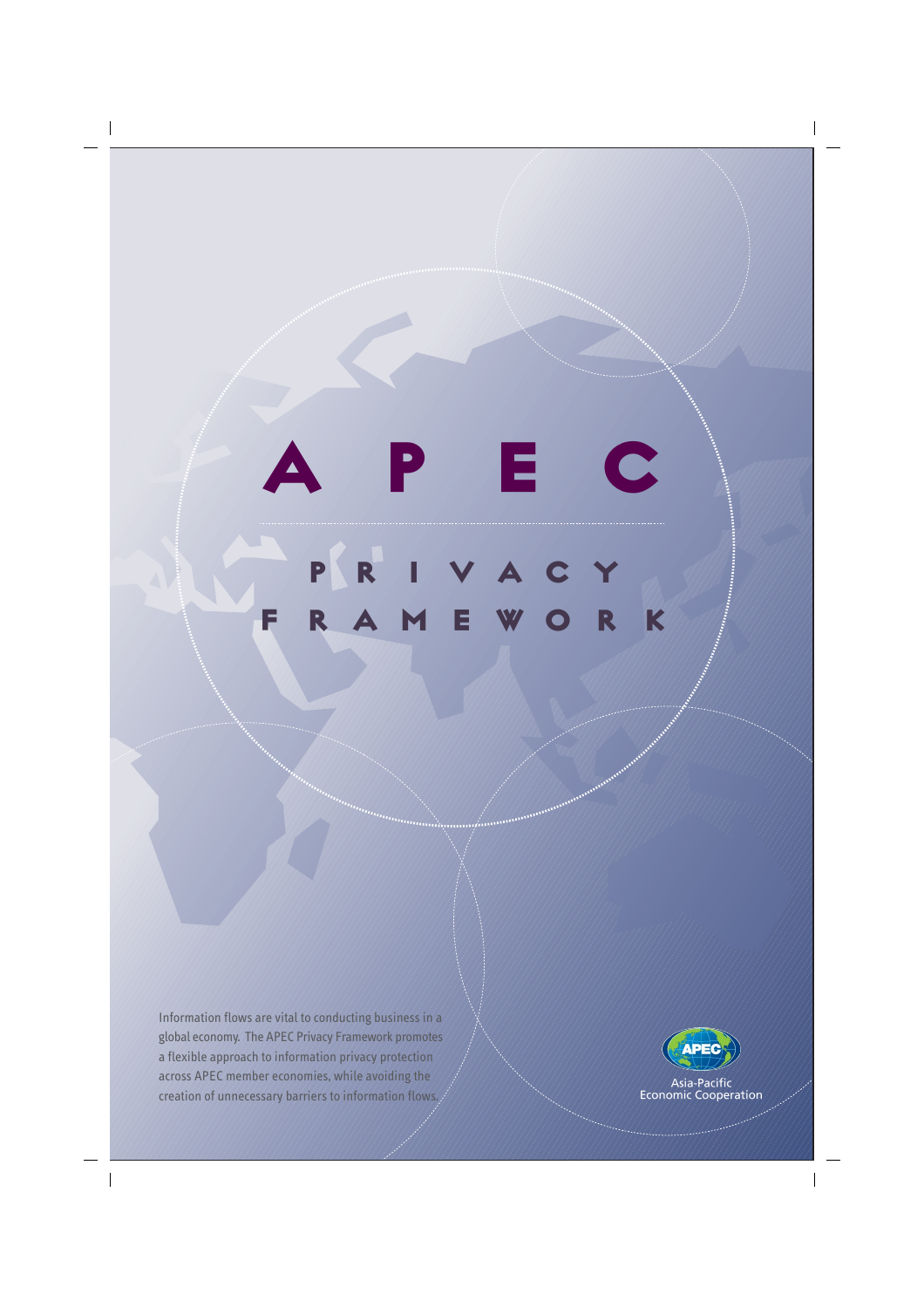# **APEC PRIVACY FRAMEWORK (2015)**

**\_\_\_\_\_\_\_\_\_\_\_\_\_\_\_\_\_\_\_\_\_\_\_\_\_\_\_\_\_\_\_\_\_\_\_\_\_\_\_\_\_\_\_\_** 

# **CONTENTS**

|          | Part I. Preamble                                     |
|----------|------------------------------------------------------|
| Part II. | <b>Scope</b>                                         |
|          | <b>Part III.</b> APEC Information Privacy Principles |
| Part IV. | Implementation                                       |
|          | <b>Part A. Domestic Implementation</b>               |
|          | Part B. International Implementation                 |
|          |                                                      |

**\_\_\_\_\_\_\_\_\_\_\_\_\_\_\_\_\_\_\_\_\_\_\_\_\_\_\_\_\_\_\_\_\_\_\_\_\_\_\_\_\_\_\_\_** 

APEC Privacy Framework 2015 Page 1 of 31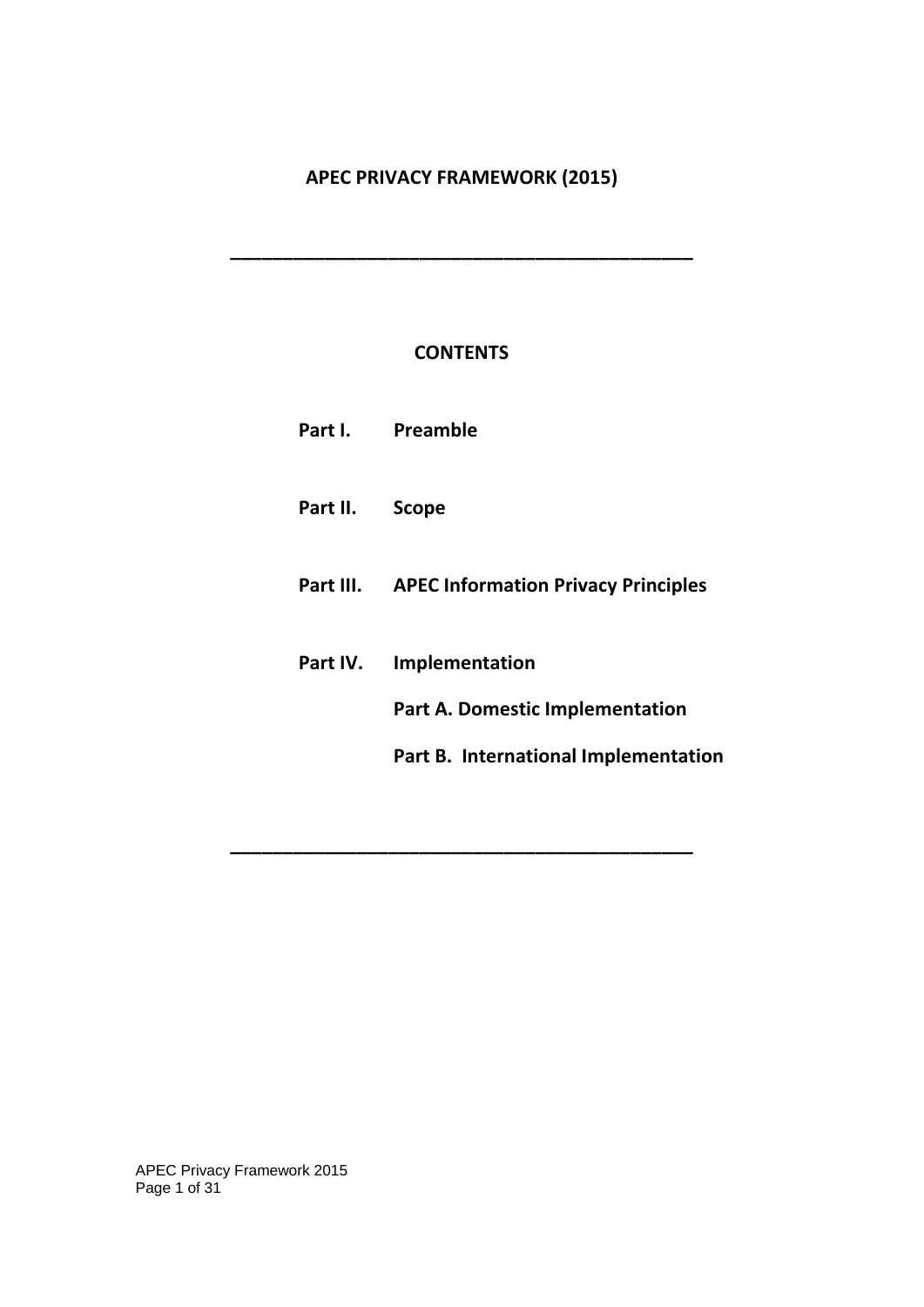## **APEC PRIVACY FRAMEWORK (2015)**

## **Foreword**

APEC member economies realize the enormous potential of the digital economy to continue to expand business opportunities, reduce costs, increase efficiency, improve the quality of life, and facilitate the greater participation of small business in global commerce. A framework to protect privacy within and beyond economies and to enable regional transfers of personal information benefits consumers, businesses, and governments. Ministers have endorsed the APEC Privacy Framework, recognizing the importance of the development of effective privacy protections that avoid barriers to information flows and ensure continued trade and economic growth in the APEC region.

## **Part I. Preamble**

- 1. APEC economies recognize the importance of protecting information privacy while maintaining information flows among economies in the Asia Pacific region and among their trading partners. As APEC Ministers acknowledged in endorsing the 1998 Blueprint for Action on Electronic Commerce, the potential of electronic commerce cannot be realized without government and business cooperation "to develop and implement technologies and policies, which build trust and confidence in safe, secure and reliable communication, information and delivery systems, and which address issues including privacy…". Consumer trust and confidence in the privacy and security of online transactions, information networks and management of personal information is critical in enabling member economies to reap the benefits of electronic commerce and participate in today's information-driven economy. APEC economies realize that a key part of efforts to improve consumer confidence and ensure the growth of electronic commerce and innovation must be cooperation to promote both effective information privacy protection and the free flow of information in the Asia Pacific region, while respecting domestic laws and regulations, applicable international frameworks for information privacy protection, and strengthening information security in the Asia Pacific region.
- 2. Information and communications technologies, including mobile technologies, that link to the Internet and other information networks have made it possible to collect, store and access information from anywhere in the world. These technologies deliver social and economic benefits for individuals, governments, businesses and society at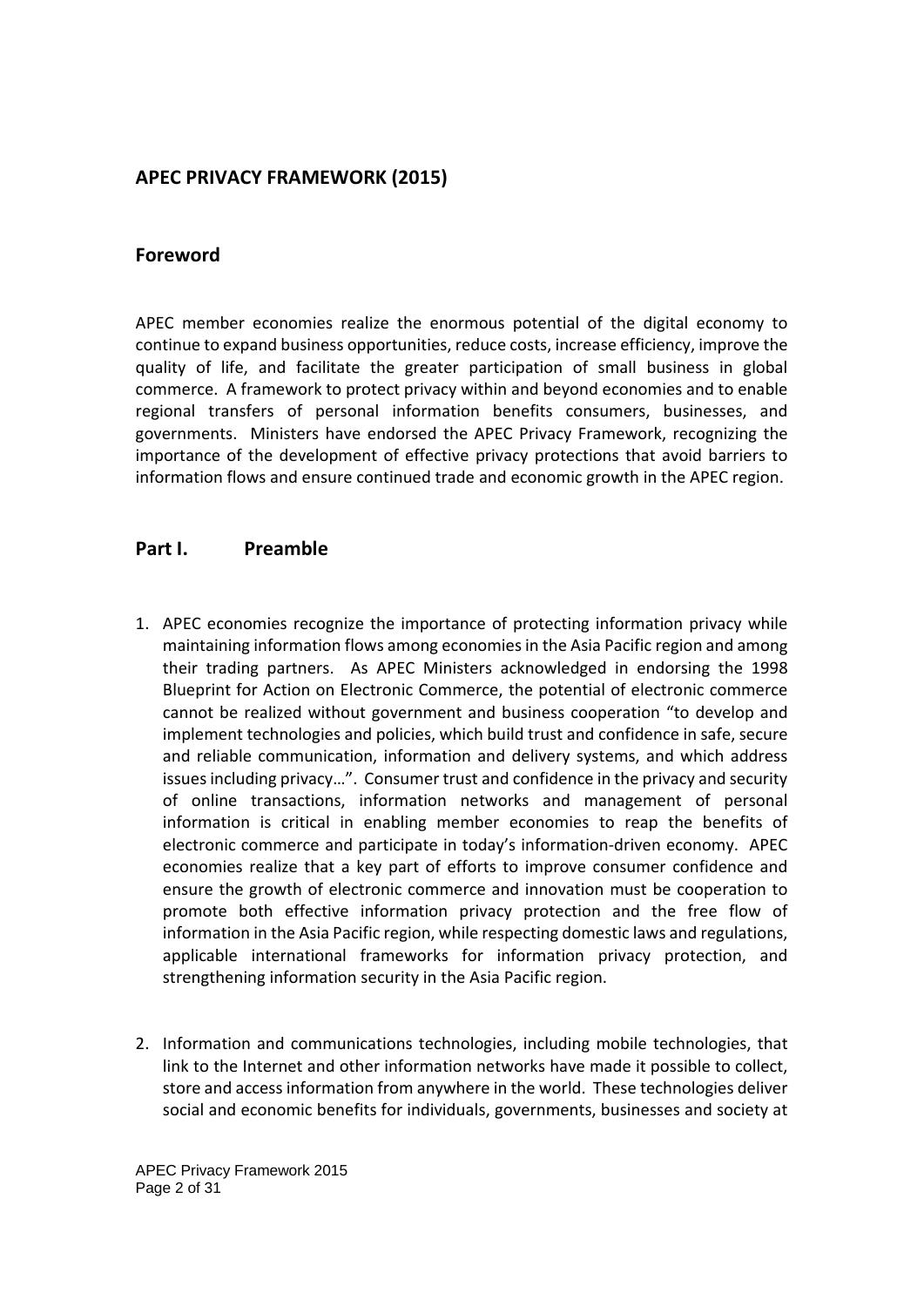large, including increased consumer choice, market expansion, productivity, education, communication and product innovation. However, while these technologies make it easier and cheaper to collect, analyze and use large quantities of information, the way they are designed and used often make these activities undetectable to individuals. It can be more difficult for individuals to retain a measure of control over their personal information. As a result, individuals have become concerned about the harmful consequences that may arise from the use and misuse of their information. Therefore, there is a need to promote and enforce ethical and trustworthy information practices in on- and off-line contexts to bolster the confidence of individuals and businesses.

- 3. Business operations and consumer expectations have undergone a major shift due to changes in technology and the nature of information flows: businesses and other organizations now require simultaneous input and access to data 24-hours a day in order to meet business, customer and societal needs, and to provide efficient and cost-effective services. Regulatory systems that unnecessarily restrict this flow or place burdens on it have adverse implications for global business, economies and individuals. Therefore, in promoting and enforcing ethical information practices, there is also a need to develop systems for protecting privacy that account for these realities in the global environment.
- 4. APEC economies endorse the principles-based APEC Privacy Framework as an important tool in encouraging the development of appropriate privacy protections and ensuring the free flow of information in the Asia Pacific region.
- 5. The Framework, which aims at promoting electronic commerce throughout the Asia Pacific region, is consistent with the core values of the OECD's Guidelines on the Protection of Privacy and Trans-Border Flows of Personal Data (OECD Guidelines), and reaffirms the value of privacy to individuals and to the information society. The previous version of the Framework (2005) was modelled upon the OECD Guidelines (1980) which at that time represented the international consensus on what constitutes fair and trustworthy treatment of personal information. The updated Framework (2015) draws upon concepts introduced into the OECD Guidelines (2013)<sup>1</sup> with due consideration for the different legal features and context of the APEC region.
- 6. The Framework specifically addresses the importance of protecting privacy while maintaining information flows, as well as issues of particular relevance to APEC member economies. Its practical and distinctive approach is to focus attention on

<sup>1</sup> www.oecd.org/internet/ieconomy/privacy-guidelines.htm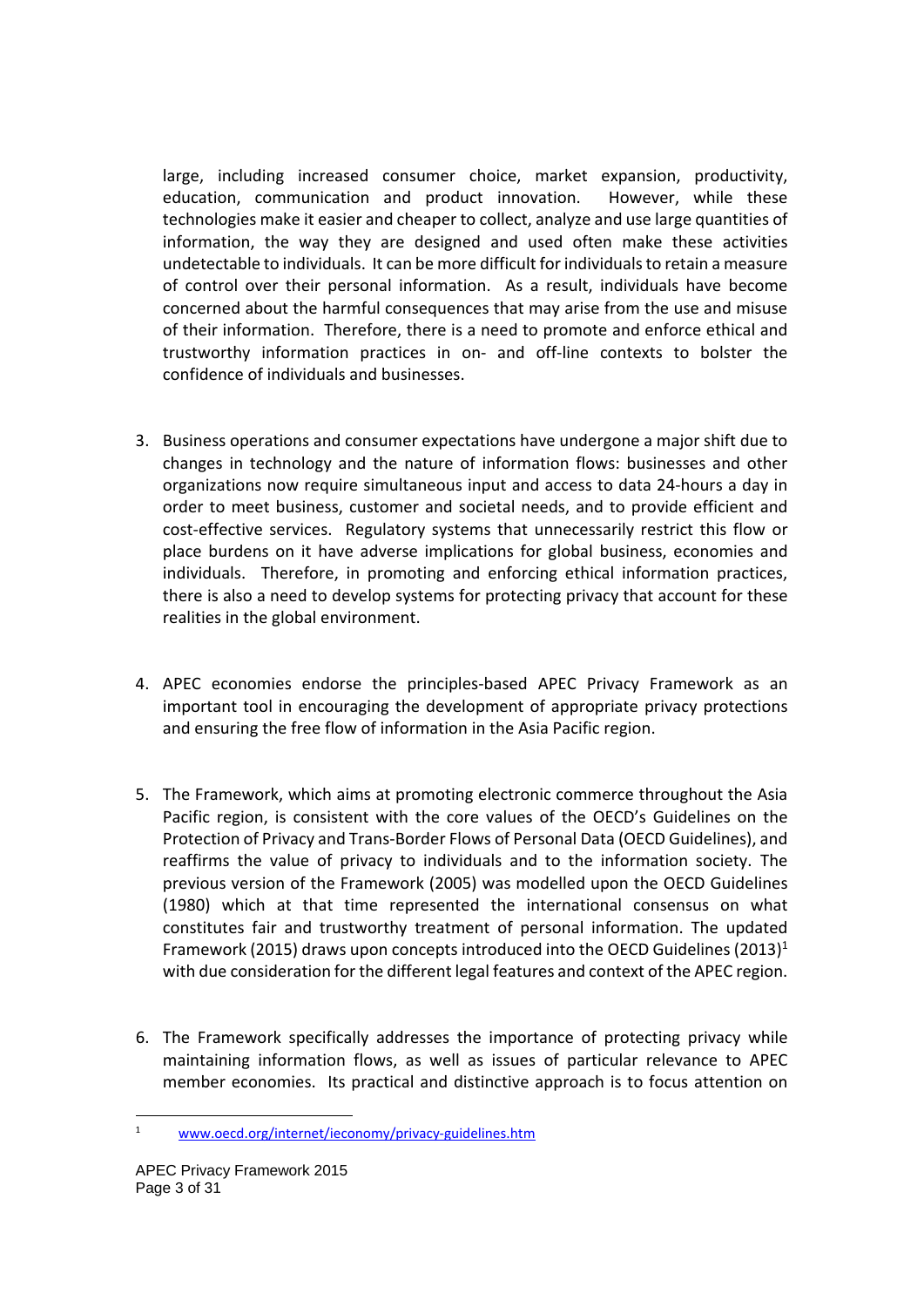consistent rather than identical privacy protection. In so doing, it seeks to reconcile privacy with business and societal needs and commercial interests, and at the same time, accords due recognition to cultural and other diversities that exist within member economies.

- 7. The Framework is intended to provide clear guidance and direction to businesses and government entities in APEC economies on common privacy issues and the impact of privacy issues upon the way legitimate business practice and government functions are to be conducted. It does so by highlighting the reasonable privacy expectations of the modern consumer. Businesses and member economies should respect individuals' privacy interests in a way that is consistent with the Principles outlined in the Framework.
- 8. The Framework was developed and updated in recognition of the importance of:
	- Implementing appropriate privacy protections for personal information, particularly from the harmful consequences of intrusions and the misuse of personal information;
	- The free flow of information to trade, and to economic and social growth in both developed and developing market economies;
	- Enabling global companies that collect, access, use or process data in APEC member economies to develop and implement uniform approaches within their organizations for global access to and use of personal information;
	- Empowering Privacy Enforcement Authorities to fulfill their mandate to protect individual privacy;
	- Advancing international and regional mechanisms, including the APEC Cross Border Privacy Rules (CBPR) system, to promote and enforce privacy and to maintain the continuity of information flows among APEC economies and with their trading partners;
	- Encouraging organizations to be accountable for all personal information under their control; and
	- Promoting interoperability between the Framework, and its implementing measures such as the CPEA and CBPR system, and privacy arrangements in other regions.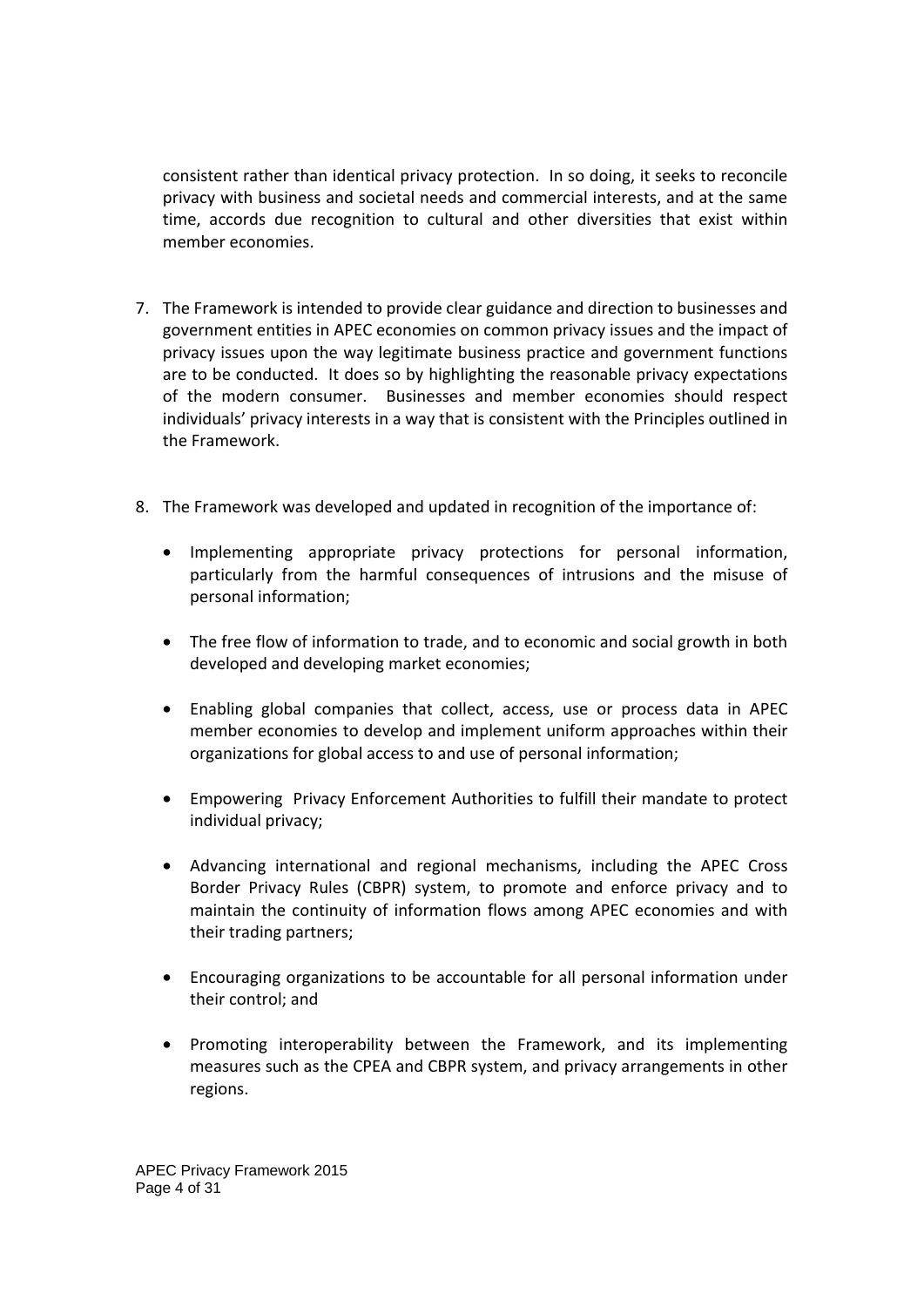## **Part II. Scope**

The purpose of Part II of the APEC Privacy Framework is to make clear the extent of coverage of the Principles.

#### **COMMENTARY**

### **Core definitions**

information about an identified or identifiable individual.

- 9. **Personal information** means any 9. The Framework is intended to apply to information about natural living persons, not legal persons. The Framework applies to personal information, which is information that can be used to identify an individual. It also includes information that would not meet this criteria alone, but when put together with other information would identify an individual. For example, certain types of metadata, when aggregated, can reveal personal information and can give an insight into an individual's behavior, social relationships, private preferences and identity
- means a person or organization who controls the collection, holding, processing, use, disclosure or transfer of personal information. It includes a person or organization who instructs another person or organization to collect, hold, process, use, transfer or disclose personal information on his or her behalf, but excludes a person or organization who performs such functions as instructed by another person or organization. It also
- 10. Personal information controller 10. The Framework applies to persons or organizations in the public and private sectors who control the collection, holding, processing, use, transfer or disclosure of personal information. For the purposes of the Framework, where a person or organization instructs another person or organization to collect, hold, use, process, transfer or disclose personal information on its behalf, the instructing person or organization is the personal information controller and is responsible for ensuring compliance with the Principles.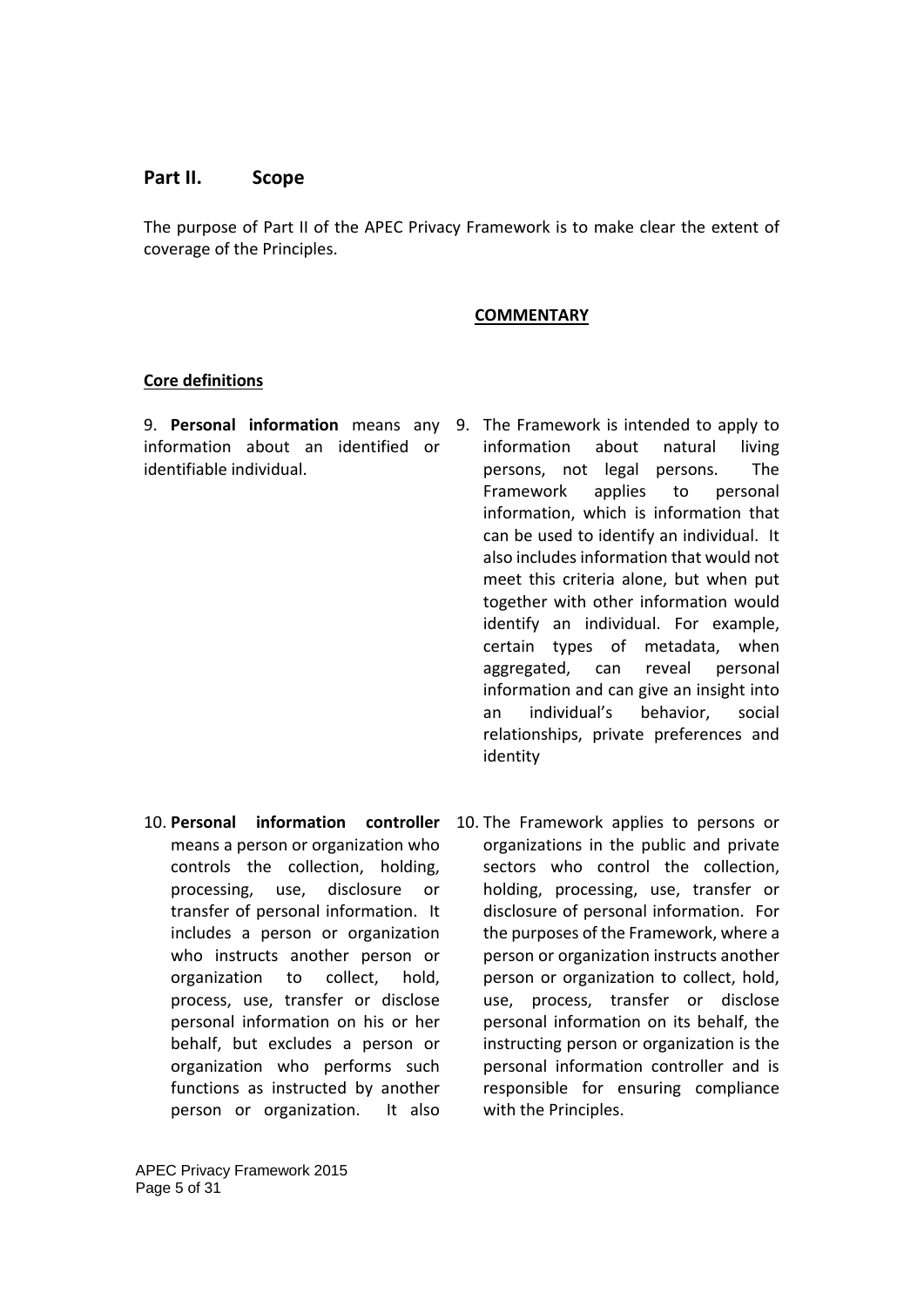excludes an individual who collects, holds, processes or uses personal information in connection with the individual's personal, family or household affairs.

- 11. **Publicly available information** means personal information about an individual that the individual knowingly makes or permits to be made available to the public, or that is legally obtained and accessed from:
- a) government records that are available to the public;
- b) journalistic reports; or
- c) information required by law to be made available to the public.

Individuals will often collect, hold and use personal information for personal, family or household purposes. For example, they often keep address books and phone lists or prepare family newsletters. The Framework is not intended to apply to such personal, family or household activities.

11. The Framework has limited application to publicly available information. Notice and choice requirements, in particular, often are superfluous where the information is already publicly available, and the personal information controller does not collect the information directly from the individual concerned. Publicly available information may be contained in government records that are available to the public, such as registers of people who are entitled to vote, or in news items broadcast or published by the news media.

### **Additional definitions**

- the APEC Cross Border Privacy Rules system.<sup>2</sup>
- 12. **CBPR system** is the abbreviation of 12. The APEC Cross Border Privacy Rules system, endorsed by APEC Leaders in 2011, is a voluntary accountabilitybased scheme to facilitate privacyrespecting personal information flows among APEC economies. It has four main components:
	- set criteria for bodies to become recognised as CBPR system Accountability Agents;
	- a process for information controllers to be certified as APEC CBPR system

-

<sup>&</sup>lt;sup>2</sup> For more information see: www.cbprs.org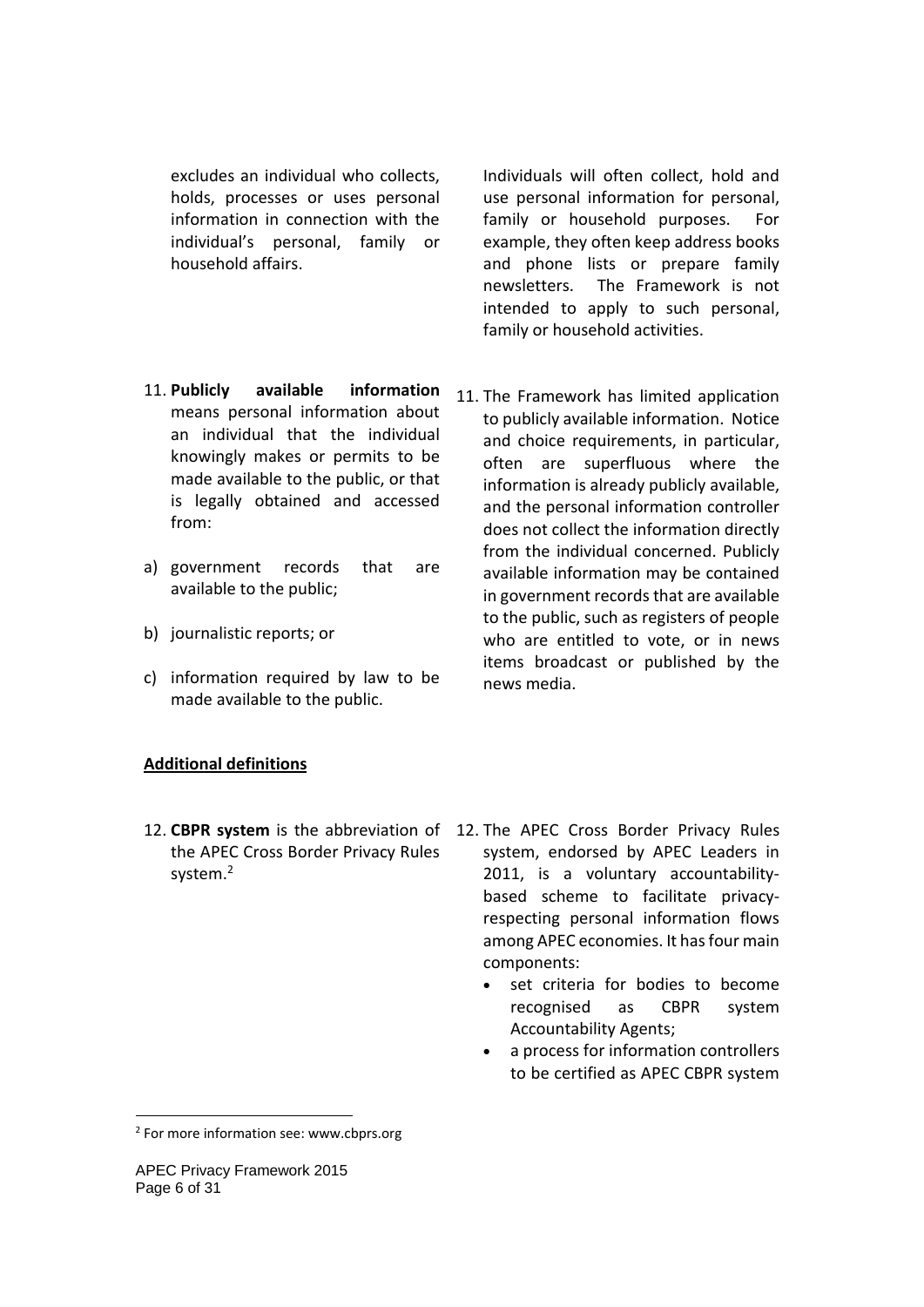compliant by a recognised Accountability Agent;

- assessment criteria for use by recognised Accountability Agents when reviewing whether an information controller meets CBPR system requirements; and
- arrangements for enforcing CBPR system requirements through complaints processes provided by recognised Accountability Agents backed up by a Privacy Enforcement Authority (PEA) that is a participant in the CPEA.
- Cross-border Privacy Enforcement Arrangement which is a practical multilateral mechanism which enables Privacy Enforcement Authorities to cooperate in crossborder privacy enforcement by creating a framework under which authorities may, on a voluntary basis, share information and request and render assistance in certain ways.3
- 13. **CPEA** is the abbreviation of the APEC 13. The CPEA is a multilateral mechanism which enables Privacy Enforcement Authorities in the APEC region to cooperate in cross-border privacy enforcement of Privacy Laws. Any Privacy Enforcement Authority in an APEC member economy may participate. The CPEA aims to:
	- facilitate information sharing among Privacy Enforcement Authorities in APEC member economies;
	- provide mechanisms to promote effective cross-border cooperation between Privacy Enforcement Authorities in the enforcement of Privacy Law; and
	- encourage information sharing and cooperation on privacy investigation and enforcement with privacy enforcement authorities outside the APEC region.

 $\overline{a}$ 

<sup>3</sup> The CPEA's formal title is "APEC Cooperation Arrangement for Cross-border Privacy Enforcement". For more information see: www.apec.org/Groups/Committee-on-Trade-and-Investment/Electronic-Commerce-Steering-Group/Cross-border-Privacy-Enforcement-Arrangement.aspx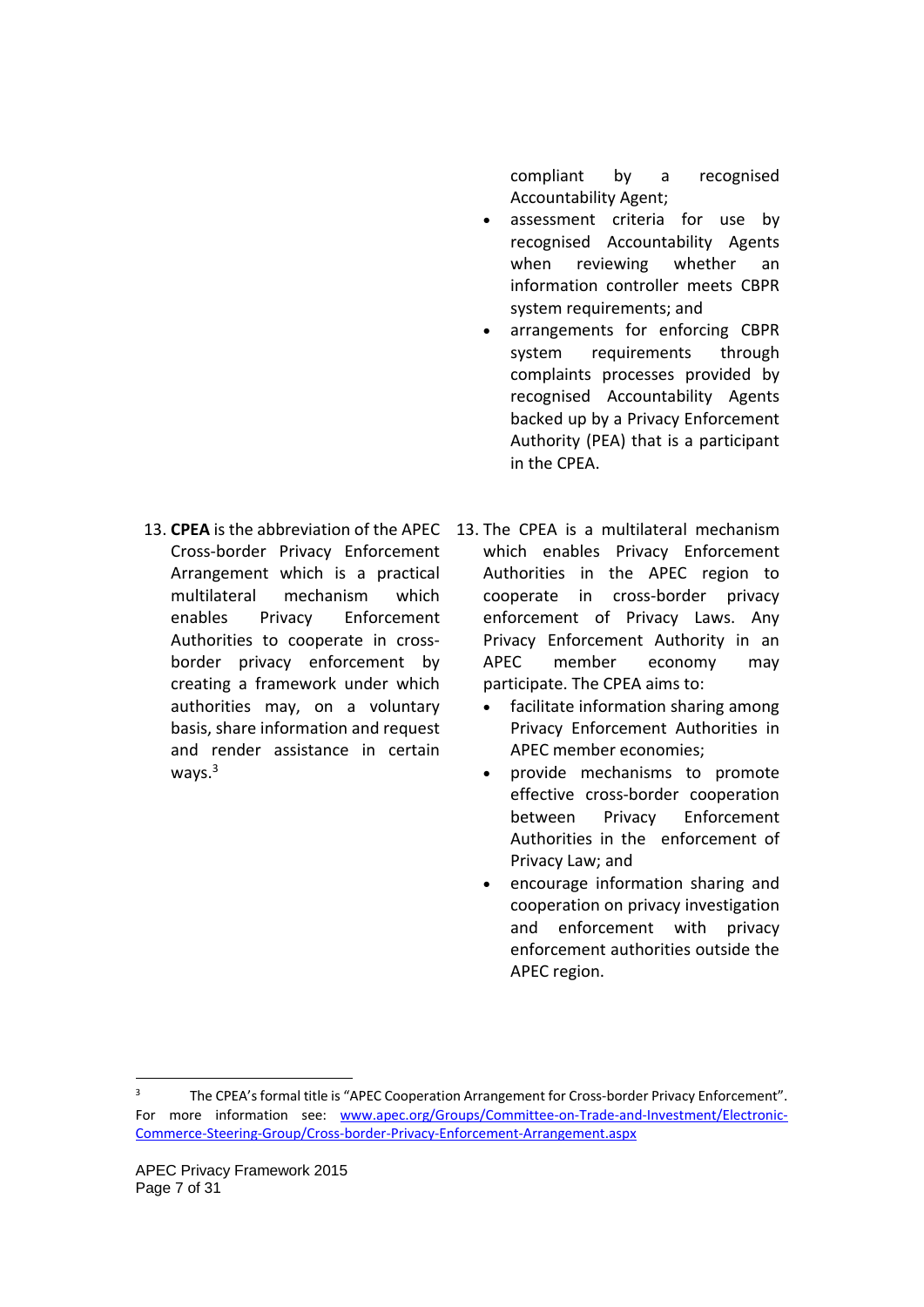- 14. **Privacy Enforcement** means any public body that is responsible for enforcing Privacy Law, and that has powers to conduct investigations and/or pursue enforcement proceedings.4
- Authority 14. A Privacy Enforcement Authority is a public body that is responsible for enforcing an APEC economy's Privacy Law. It will have powers to conduct investigations and/or pursue enforcement proceedings. An economy may have more than one Privacy Enforcement Authority.
- regulations of an APEC member economy, the enforcement of which have the effect of protecting personal information consistent with the APEC Privacy Framework.
- 15. **Privacy Law** means laws and 15. Privacy Laws in APEC member economies come in a variety of forms. Some are general privacy or data protection statutes while others take a sectoral approach covering particular areas such as credit reporting or health information. In some cases the relevant legal provisions are contained within broader laws dealing with such issues as telecommunications or consumer protection. It is not important for the purposes of the definition what the laws are called: it is the effect of the laws that matters.
- the APEC Privacy Recognition for Processors system.
- 16. **PRP system** is the abbreviation of 16. The PRP system represents the baseline requirements a processor must meet in order to be recognized by an APECrecognized Accountability Agent and provide assurances with respect to the processor's privacy policies and practices. The PRP system helps personal information processors to demonstrate their ability to provide effective implementation of a personal information controller's privacy obligations related to the processing of personal information.

-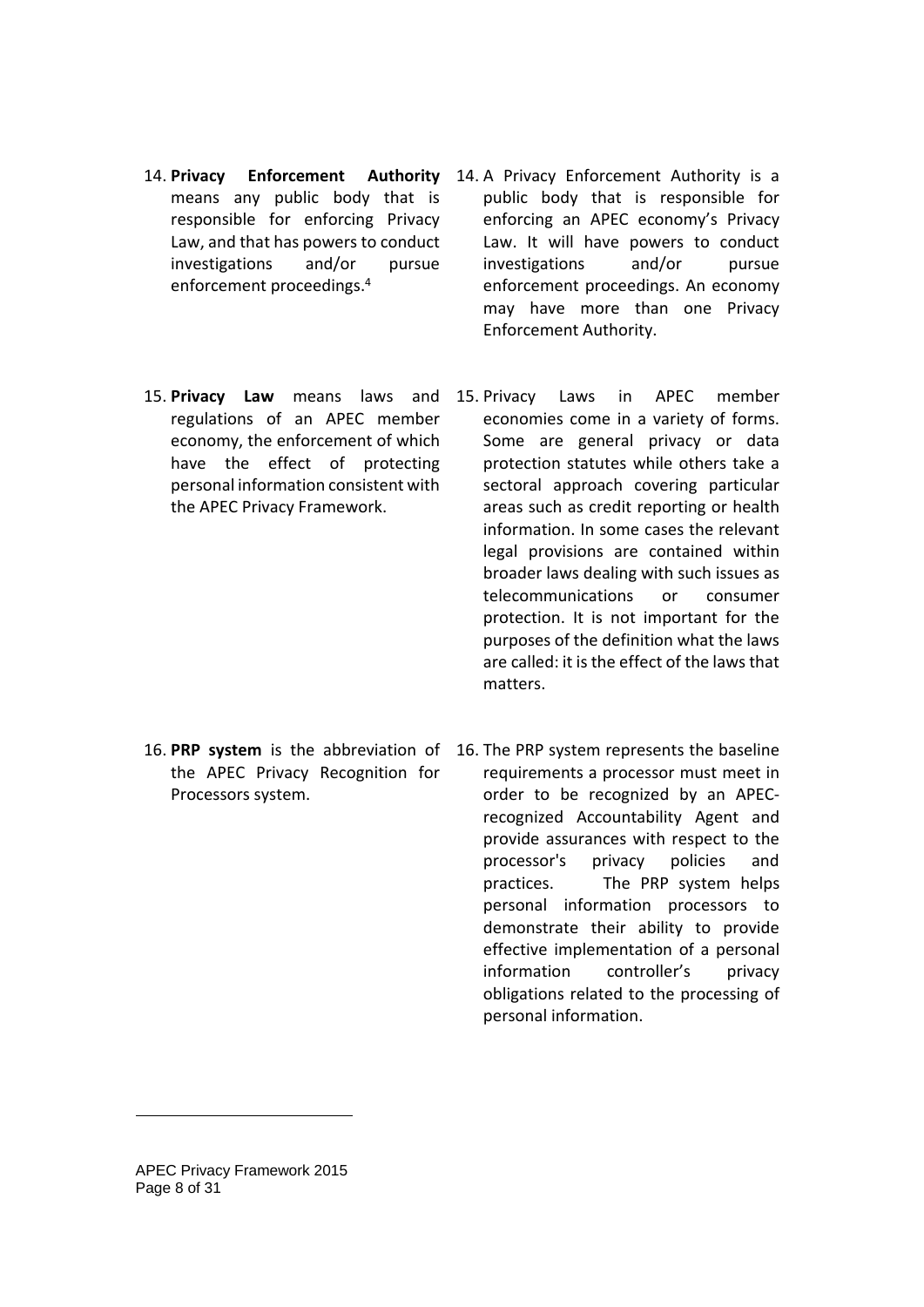## **Application**

- 17. In view of the differences in social, cultural, economic and legal backgrounds of each member economy, there should be flexibility in implementing these Principles.
- 17. Although it is not essential for electronic commerce that all laws and practices within APEC be identical, compatible approaches to privacy protection among APEC economies will greatly facilitate international commerce and privacy enforcement cooperation. Nonetheless, the Framework recognizes the need also to take into account social, cultural and other differences among economies.
- 18. Exceptions to these Principles contained in Part III of this Framework, including those relating to national sovereignty, national security, public safety and public policy should be:
	- a) limited and proportional to meeting the objectives to which the exceptions relate; and,
	- b) (i) made known to the public; or,
		- (ii) in accordance with law.

18. Economies implementing the Framework at a domestic level may adopt suitable exceptions that suit their particular domestic circumstances.

While recognizing the importance of governmental respect for privacy, the Framework is not intended to impede governmental actions authorized by law when taken to protect national security, public safety, national sovereignty or achieve other important public policy objectives. Nonetheless, member economies should endeavor to ensure that the impact of these activities upon the rights, responsibilities and legitimate interests of individuals and organizations is as limited as possible.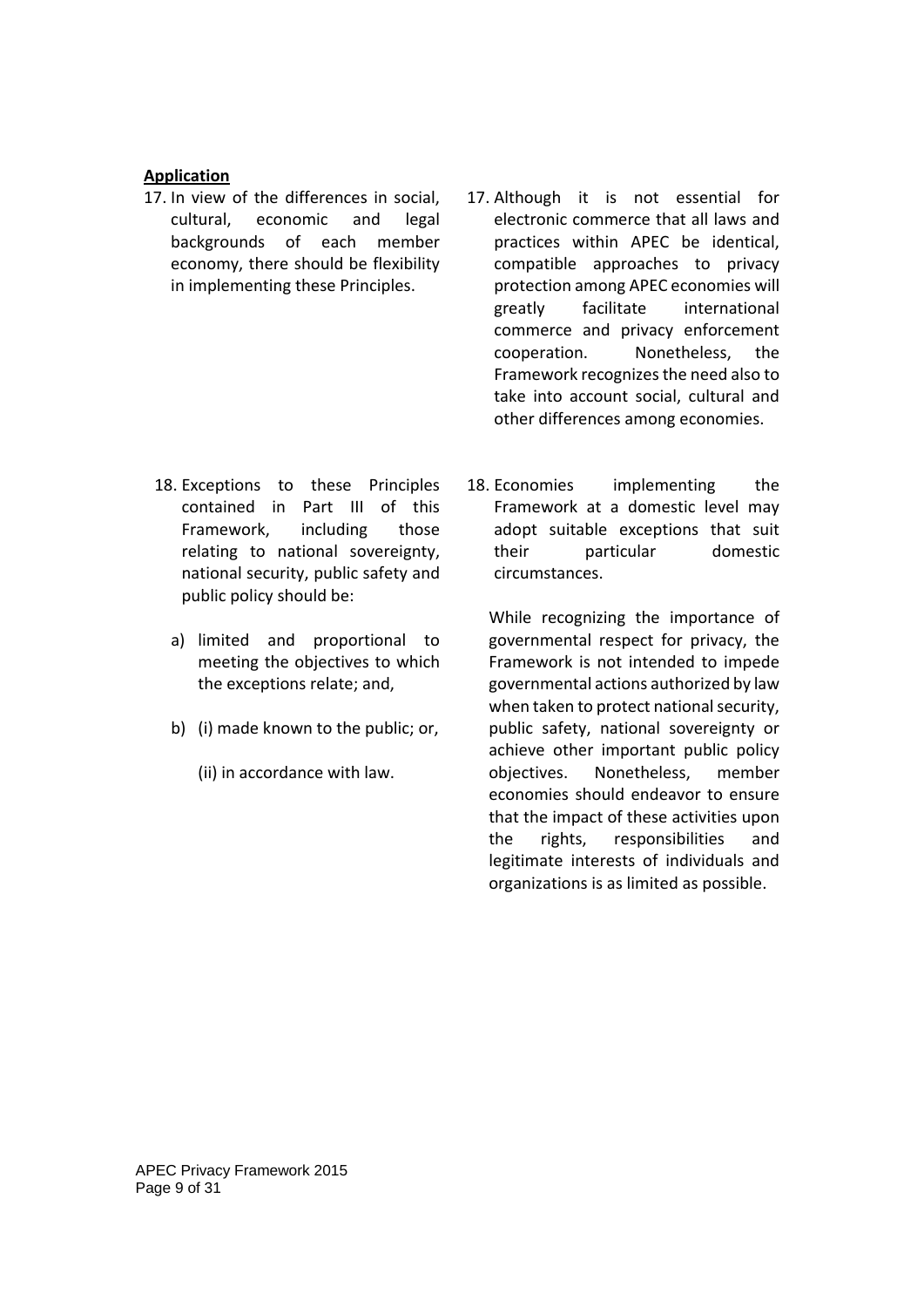## **Part III. APEC Information Privacy Principles**

19. The Information Privacy Principles should be viewed and interpreted as a whole rather than looking at particular principles in isolation as there is a close interrelationship.5

## PRINCIPLES **COMMENTARY**

### **I. Preventing Harm**

- individual to legitimate expectations of privacy, personal information protection should be designed to prevent the misuse of such information. Further, acknowledging the risk that harm may result from such misuse of personal information, specific obligations should take account of such risk, and remedial measures should be proportionate to the likelihood and severity of the harm threatened by the collection, use and transfer of personal information.
- 20. Recognizing the interests of the 20. This Principle recognizes that one of the primary objectives of the Framework is to prevent misuse of personal information and consequent harm to individuals. Therefore, privacy protections, including self-regulatory efforts, education and awareness campaigns, laws, regulations, and enforcement mechanisms, should be designed to prevent harm to individuals from the wrongful collection and misuse of their personal information.

Hence, organizational controls should be designed to prevent harms resulting from the wrongful collection or misuse of personal information, and should be proportionate to the likelihood and severity of any harm threatened by the collection, use or transfer of personal information.

Where there has been a significant security breach affecting personal information, it may help to reduce the

-

<sup>5</sup> There may be some minor inconsistency in language usage between principles (e.g. in relation to how the principles describe the use of personal information). A future revision project that includes the wording of the principles within its scope might usefully align the language. In the meantime, unless the context suggests otherwise, 'use' of personal information should be considered to include collection, holding, processing, use, disclosure or transfer of personal information.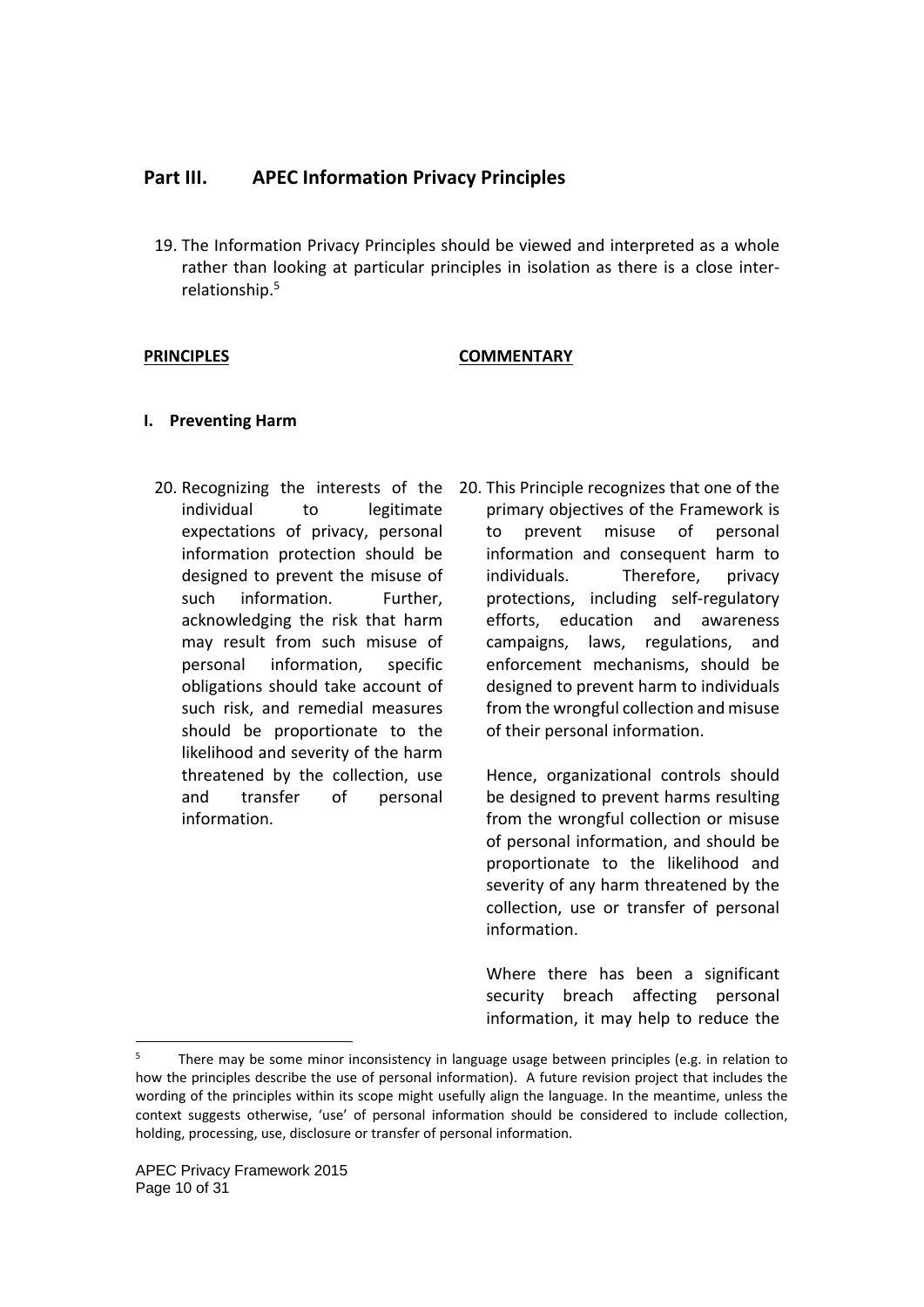risk of harmful consequences to the individuals concerned to give notice to Privacy Enforcement Authorities and/or the individuals concerned.<sup>6</sup>

#### **II. Notice**

- should provide clear and easily accessible statements about their practices and policies with respect to personal information that should include:
	- a) the fact that personal information is being collected;
	- b) the purposes for which personal information is collected;
	- c) the types of persons or organizations to whom personal information might be disclosed;
	- d) the identity and location of the personal information controller, including information on how to contact them about their practices and handling of personal information;
	- e) the choices and means the personal information controller offers individuals for limiting the use and disclosure of, and for accessing and correcting, their personal information.

21. Personal information controllers 21-23. This Principle is directed towards ensuring that individuals are able to know what information is collected about them and for what purpose it is to be used. By providing notice, personal information controllers may enable an individual to make a more informed decision about interacting with the organization.

> Depending on the context in which the personal information is collected, notice may be provided using various methods. For example, one common method of compliance with this Principle is for personal information controllers to post notices on their websites. Where organizations engage individuals in offline settings, such as in person or via the telephone, posted or written notices or telephone scripts may be used. In other situations, placement of notices on intranet sites or in employee handbooks, for example, may be appropriate. There are practical challenges to giving notice in the mobile context. To provide notice on small screens. personal information controllers may want to consider the value of standard notices, icons, or other measures.

<sup>6</sup> See clause 54 below.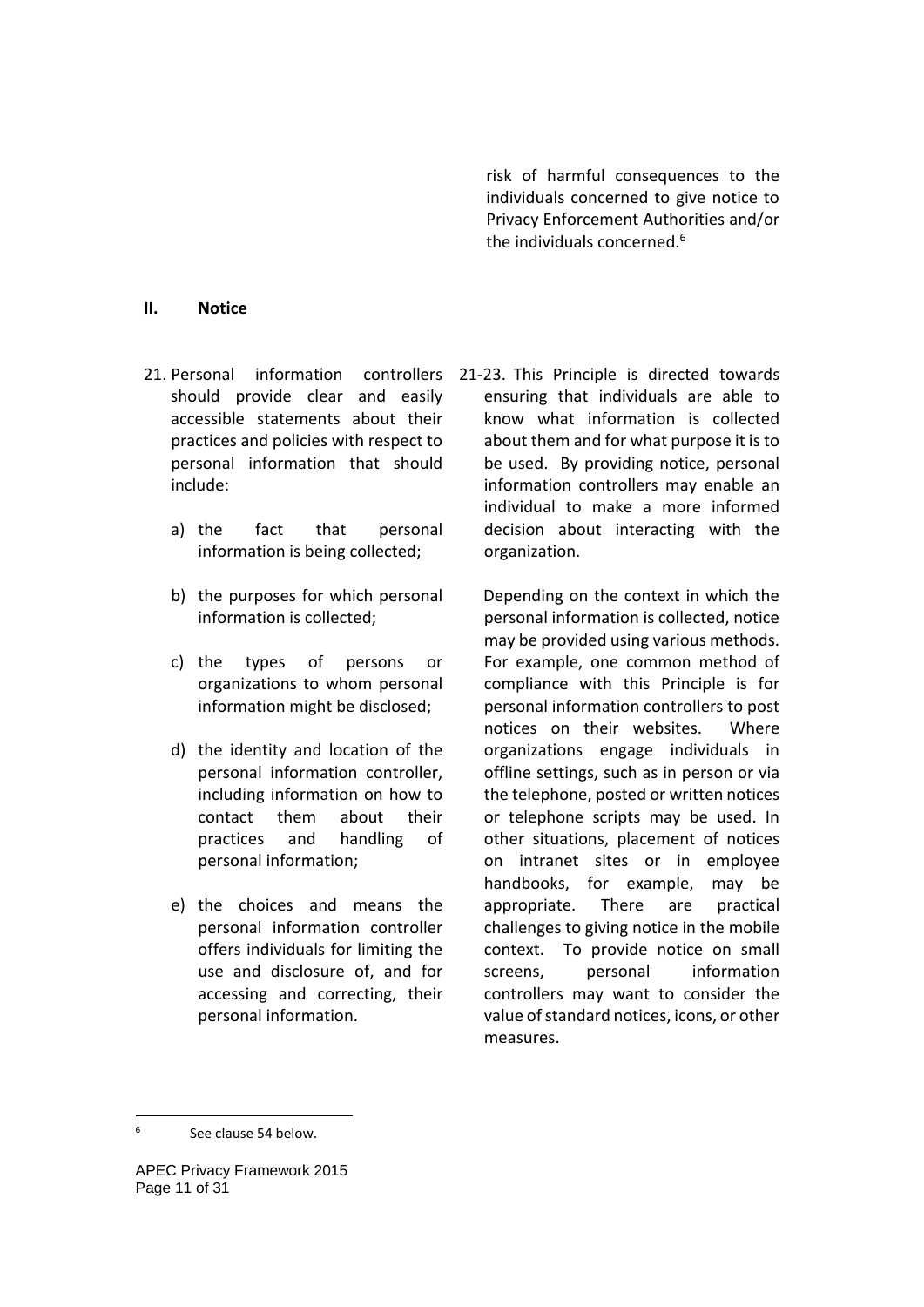- 22. All reasonably practicable steps shall be taken to ensure that such notice is provided either before or at the time of collection of personal information. Otherwise, such notice should be provided as soon after as is practicable.
- 23. It may not be appropriate for personal information controllers to provide notice regarding the collection and use of publicly available information.

 Organizations should inform relevant individuals at the time of, or before, information is collected about them. At the same time, the Principle also recognizes that there are circumstances in which it would not be practicable to give notice at or before the time of collection, such as in some cases where digital technology automatically collects information when a prospective customer initiates contact, as is often the case with the use of cookies.

Moreover, where personal information is not obtained directly from the individual, but from a third party, it may not be practicable to give notice at or before the time of collection of the information. For example, when an insurance company collects employees' information from an employer in order to provide medical insurance services, it may not be practicable for the insurance company to give notice at or before the time of collection of the employees' personal information.

Additionally, there are situations in which it would not be necessary to provide notice, such as in the collection and use of publicly available information, or of business contact information and other professional information that identifies an individual in his or her professional capacity in a business context. For example, if an individual gives his or her business card to another individual in the context of a business relationship, the individual would not expect to be given notice regarding the collection and normal use of that information for expected business purposes.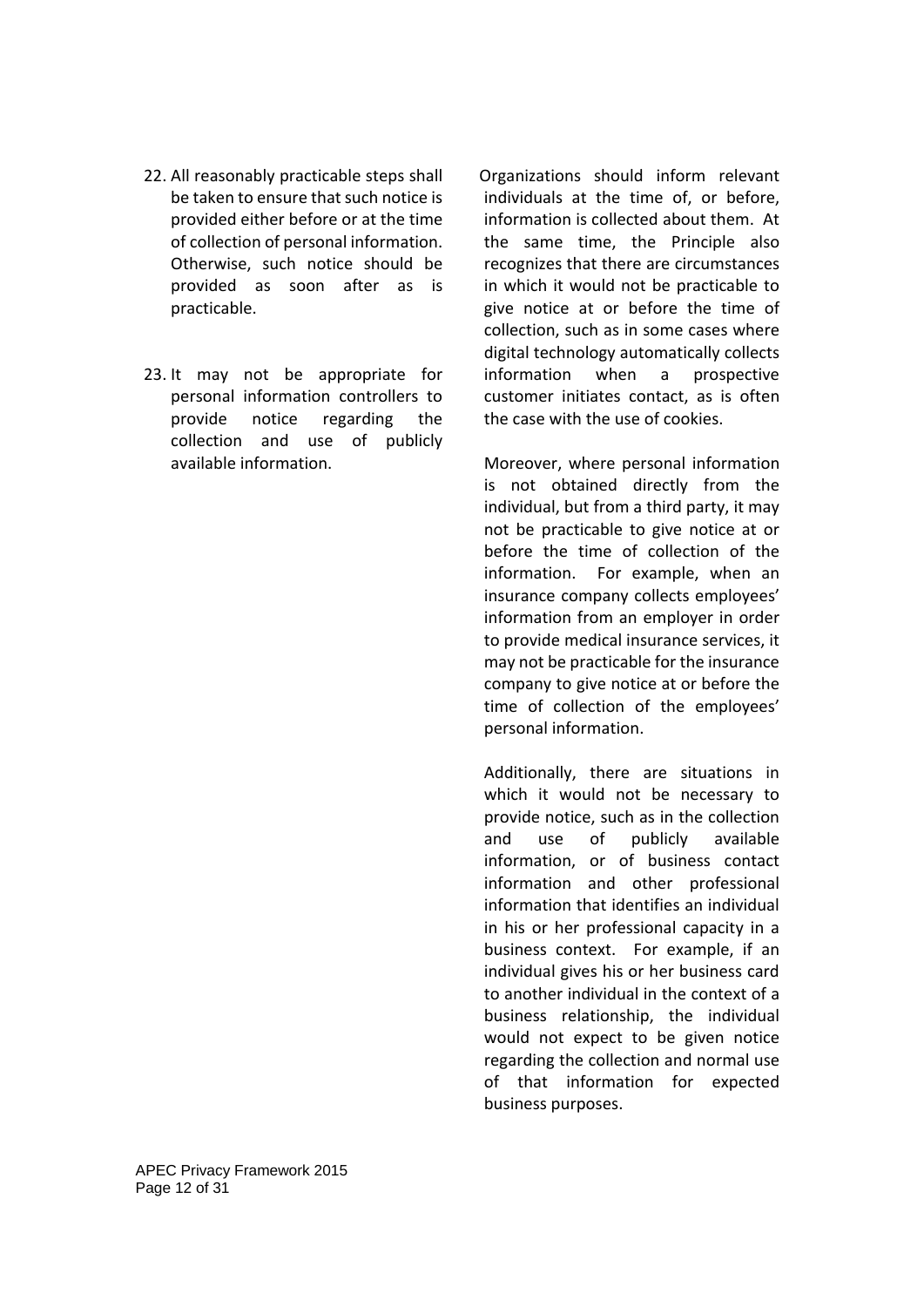Further, if colleagues who work for the same company as an individual were to provide the individual's business contact information to potential customers of that company, the individual would not have an expectation that notice would be provided regarding the transfer or the expected use of that information.

### **III. Collection Limitation**

- 24. The collection of personal information should be limited to information that is relevant to the purposes of collection and any such information should be obtained by lawful and fair means, and where appropriate, with notice to, or consent of, the individual concerned.
- 24. This Principle limits collection of personal information by reference to the purposes for which it is collected. The collection of the personal information should be relevant to such purposes, and necessity and proportionality to the fulfillment of such purposes may be factors in determining what is relevant.

This Principle also provides that collection methods must be lawful and fair. So, for example, obtaining personal information under false pretenses (e.g., where an organization uses phishing, telemarketing calls, or pretexting emails to fraudulently misrepresent itself as another company in order to deceive consumers and induce them to disclose their credit card numbers, bank account information or other sensitive personal information) may in many economies be considered unlawful. Therefore, even in those economies where there is no explicit law against these specific methods of collection, they may be considered to be unfair means of collection.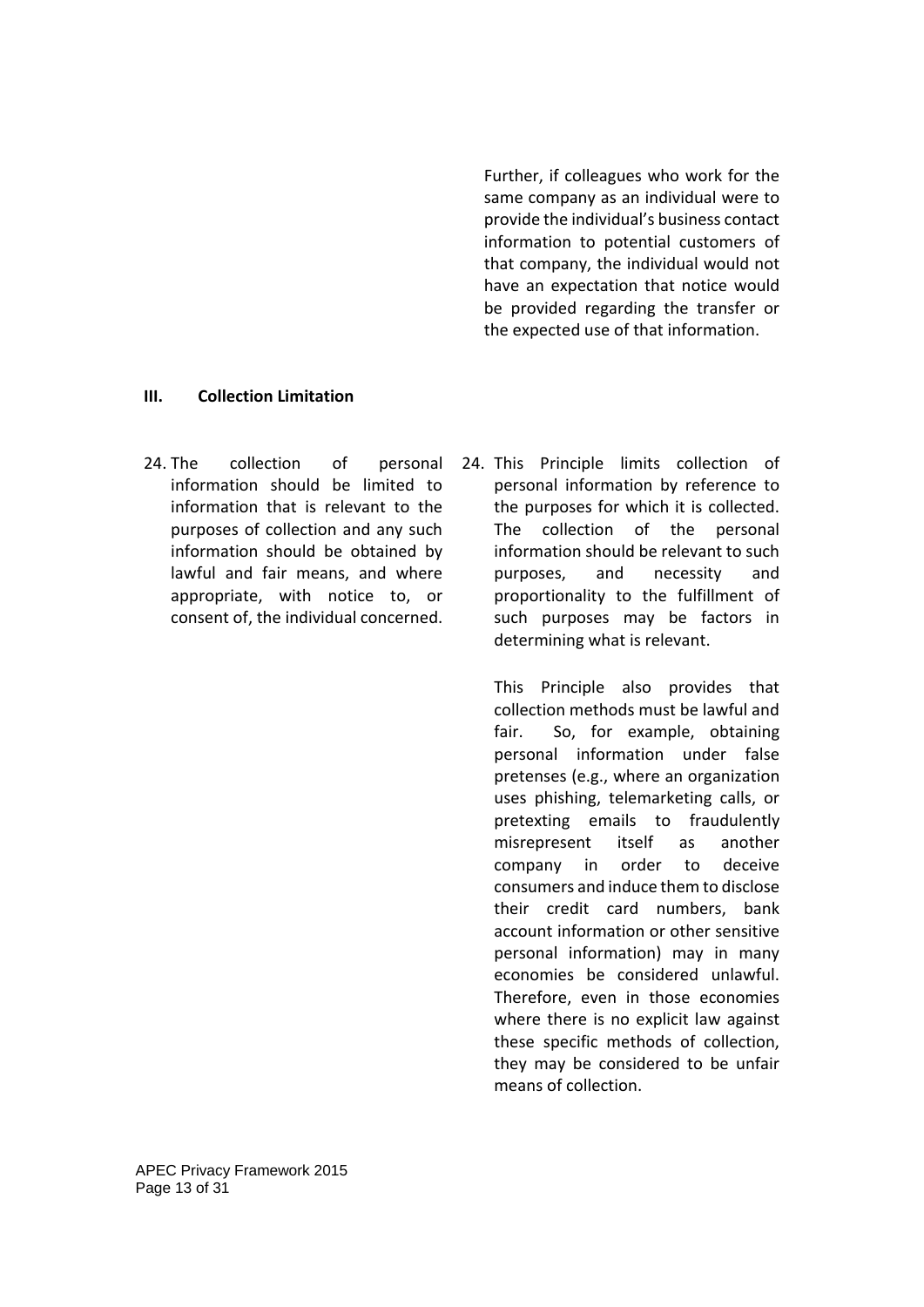The Principle also recognizes that there are circumstances where providing notice to, or obtaining consent of, individuals would be inappropriate. For example, in a situation where there is an outbreak of food poisoning, it would be appropriate for the relevant health authorities to collect the personal information of patrons from restaurants without providing notice to or obtaining the consent of individuals in order to inform them of the potential health risk.

## **IV. Uses of Personal Information**

- should be used only to fulfill the purposes of collection and other compatible or related purposes except:
	- a) with the consent of the individual whose personal information is collected;
	- b) when necessary to provide a service or product requested by the individual; or,
	- c) by the authority of law and other legal instruments, proclamations and pronouncements of legal effect.

25. Personal information collected 25. This Principle limits the use of personal information to fulfilling the purposes of collection and other compatible or related purposes. For the purposes of this Principle, "uses of personal information" includes the transfer or disclosure of personal information.

> Application of this Principle requires consideration of the nature of the personal information, the context of collection, the individual's expectations and the intended use of the information. The fundamental criterion in determining whether a purpose is compatible with or related to the stated purposes is whether the extended usage stems from or is in furtherance of such purposes. The use of personal information for "compatible or related purposes" would extend, for example, to matters such as the creation and use of a centralized database to manage personnel in an effective and efficient manner; the processing of employee payrolls by a third party; or, the use of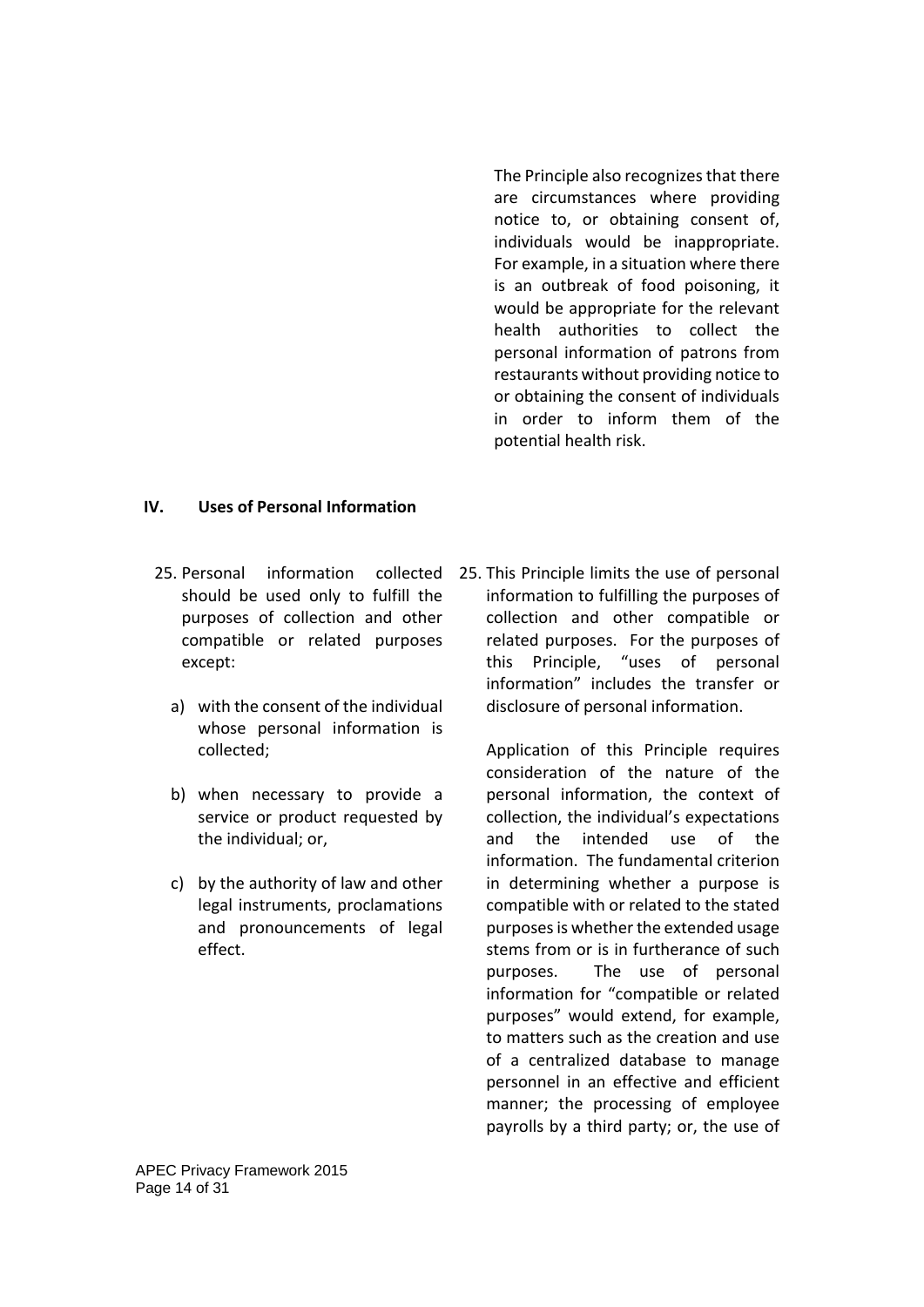information collected by an organization for the purpose of granting credit for the subsequent purpose of collecting debt owed to that organization.

### **V. Choice**

26. Where appropriate, should be provided with clear, prominent, easily understandable, accessible and affordable mechanisms to exercise choice in relation to the collection, use and disclosure of their personal information. It may not be appropriate for personal information controllers to provide these mechanisms when collecting publicly available information.

26. The general purpose of the Choice Principle is to ensure that individuals are provided with choice in relation to collection, use transfer and disclosure of their personal information. Whether the choice is conveyed electronically, in writing or by other means, notice of such choice should be clearly worded and displayed clearly and conspicuously. The mechanisms for exercising choice should be accessible and affordable to individuals. Ease of access and convenience are factors that should be taken into account.

> Where an organization provides information on available mechanisms for exercising choice, consideration should be given to tailoring the information and the way it is conveyed to make it more "easily understandable" to particular groups of individuals (e.g., by providing explanations in relevant languages, if the information is aimed at children, in ways that are ageappropriate).

> This Principle also recognizes, through the introductory words "where appropriate", that there are certain situations where it would not be necessary to provide a mechanism to exercise choice.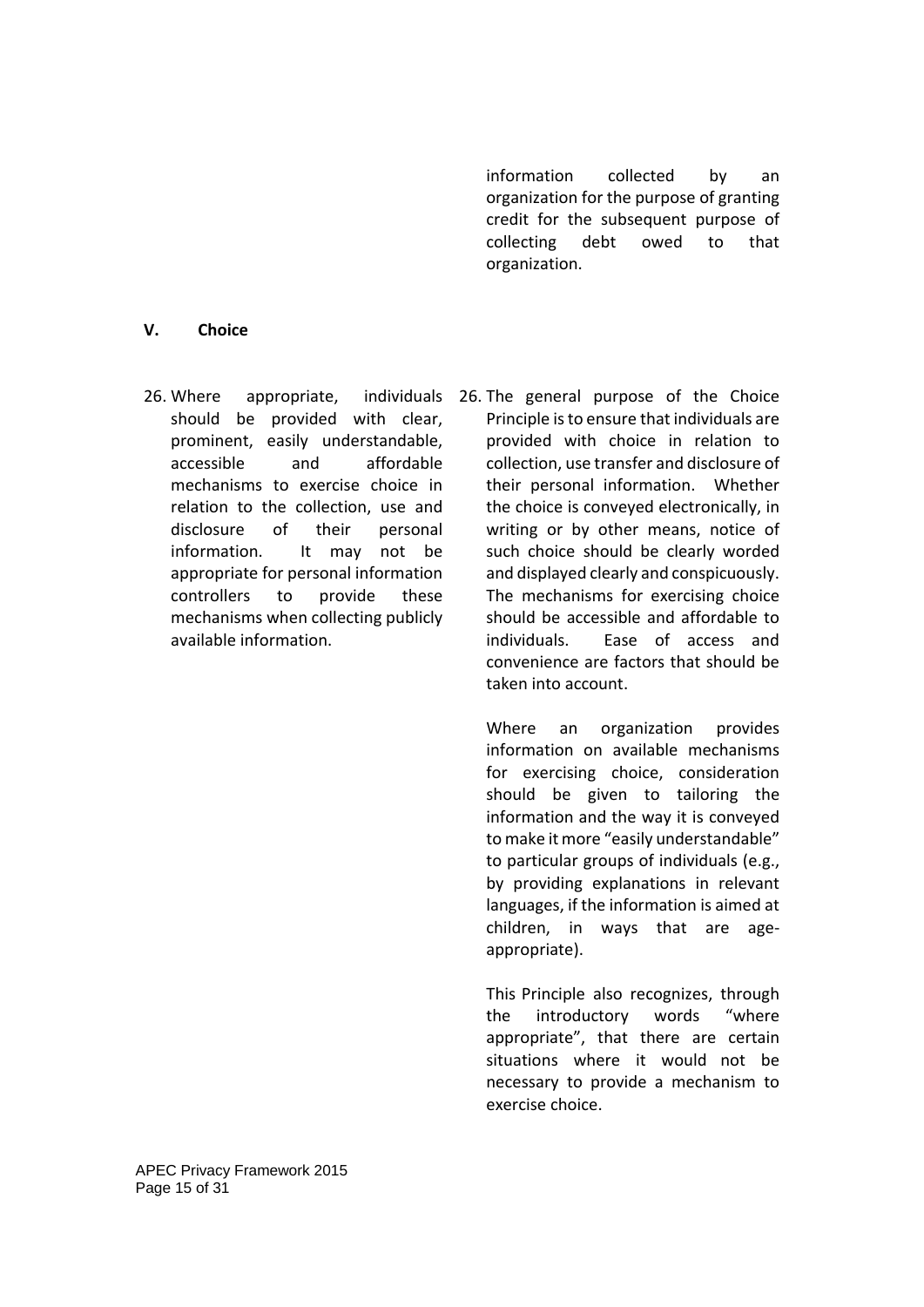In many situations it would not be necessary or practicable to provide a mechanism to exercise choice when collecting publicly available information. For example, it would not be necessary to provide a mechanism to exercise choice to individuals when collecting their name and address from a public record or a newspaper.

In specific and limited circumstances it would not benecessary or practicable to provide a mechanism to exercise choice when collecting, using, transferring or disclosing other types of information. For example, when business contact information or other professional information that identifies an individual in his or her professional capacity is being exchanged in a business context it is generally impractical or unnecessary to provide a mechanism to exercise choice, as in these circumstances individuals would expect that their information be used in this way.

Further, in certain situations, it would not be practicable for employers to provide a mechanism to exercise choice related to the use of the personal information of their employees when using such information for employment purposes. For example, if an organization has decided to centralize human resources information, that organization should not be required to provide a mechanism to exercise choice to its employees before engaging in such an activity.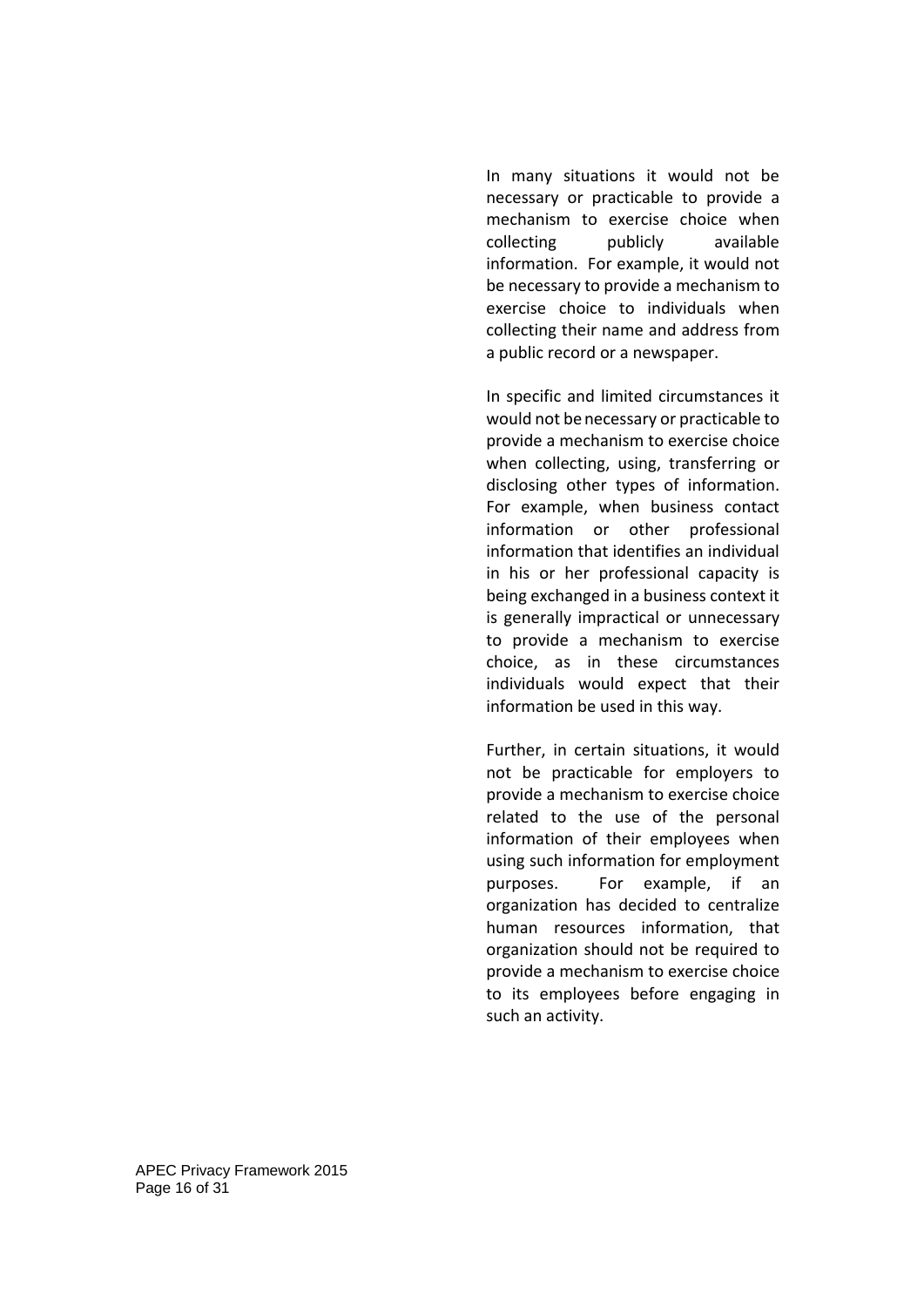### **VI. Integrity of Personal Information**

- accurate, complete and kept up-todate to the extent necessary for the purposes of use.
- 27. Personal information should be 27. This Principle recognizes that a personal information controller is obliged to maintain the accuracy and completeness of records and keep them up to date as necessary to fulfill the purposes of use. Making decisions about individuals based on inaccurate, incomplete or out of date information may not be in the interests of individuals or organizations.

#### **VII. Security Safeguards**

- 28. Personal information controllers should protect personal information that they hold with appropriate safeguards against risks, such as loss or unauthorized access to personal information, or unauthorized destruction, use, modification or disclosure of information or other misuses. Such safeguards should be proportional to the likelihood and severity of the harm threatened, the sensitivity of the information and the context in which it is held, and should be subject to periodic review and reassessment.
- 28. This Principle recognizes that individuals whose personal information is entrusted to others are entitled to expect that their information be protected with reasonable security safeguards.

#### **VIII. Access and Correction**

29. Individuals should be able to:

a) obtain from the personal information controller confirmation of whether or not the personal information

APEC Privacy Framework 2015 Page 17 of 31

29-31. The ability to access and correct personal information, while generally regarded as a central aspect of privacy protection, is not an absolute right. This Principle includes specific conditions for what would be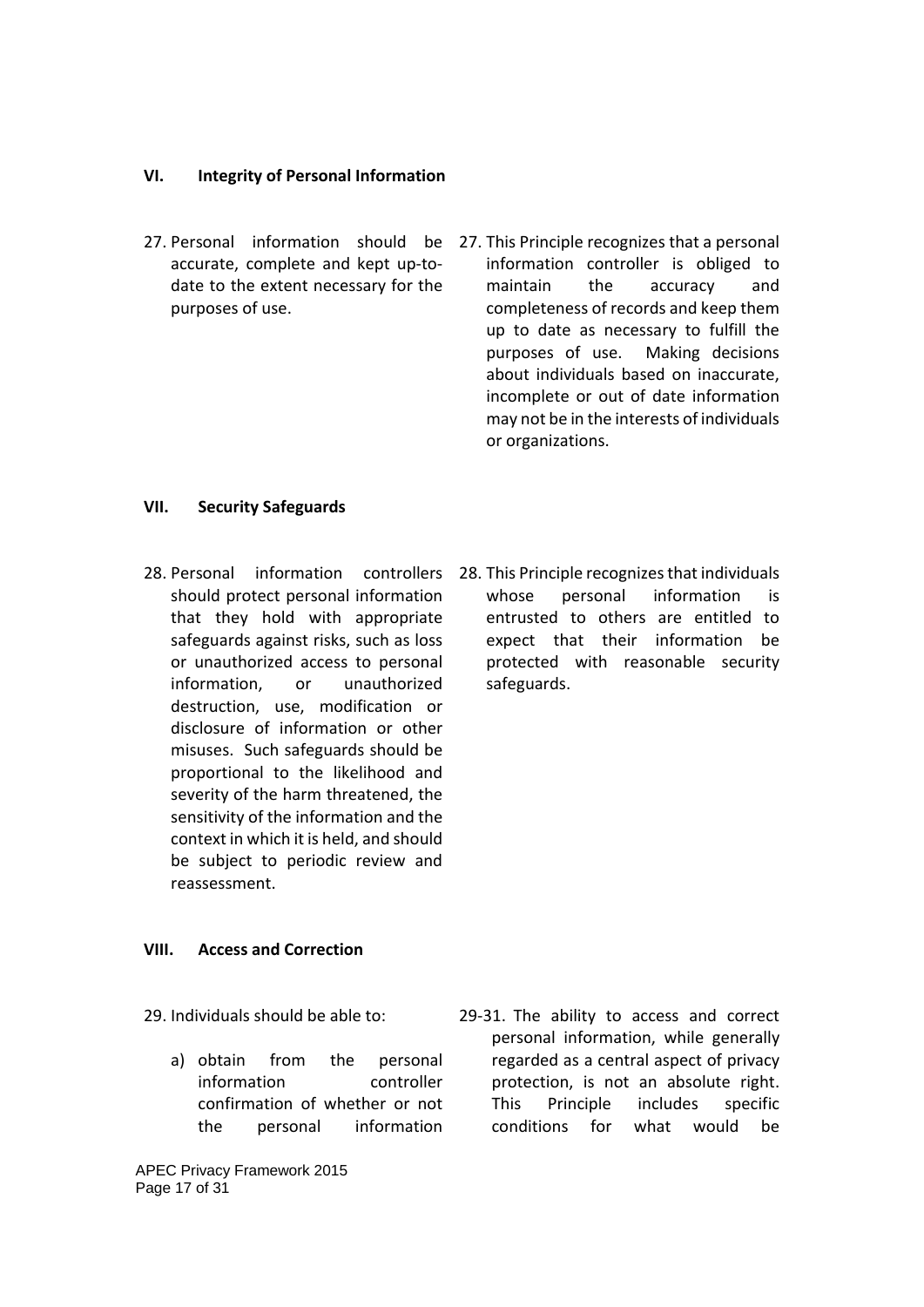controller holds personal information about them;

- b) have communicated to them, after having provided sufficient proof of their identity, personal information about them;
	- i. within a reasonable time;
	- ii. at a charge, if any, that is not excessive;
	- iii. in a reasonable manner;
	- iv. in a form that is generally understandable; and,
- c) challenge the accuracy of personal information relating to them and, if possible and as appropriate, have the information rectified, completed, amended or deleted.
- 30. Such access and opportunity for correction should be provided except where:
	- (i) the burden or expense of doing so would be unreasonable or disproportionate to the risks to the individual's privacy in the case in question;
	- (ii) the information should not be disclosed due to legal or security reasons or to protect confidential commercial information; or
	- (iii) the information privacy of persons other than the

considered reasonable in the provision of access, including conditions related to timing, fees, and the manner and form in which access would be provided. What is to be considered reasonable in each of these areas will vary from one situation to another depending on circumstances, such as the nature of the information processing activity. Access will also be conditioned by security requirements that preclude the provision of direct access to information and will require sufficient proof of identity prior to provision of access.

Access must be provided in a reasonable manner and form. A reasonable manner should include the normal methods of interaction between organizations and individuals. For example, if a computer was involved in the transaction or request, and the individual's email address is available, email would be considered "a reasonable manner" to provide information. Organizations that have transacted with an individual may reasonably be expected to answer requests in a form that is similar to what has been used in prior exchanges with said individual or in the form that is used and available within the organization, but should not be understood to require separate language translation or conversion of code into text.

Both the copy of personal information supplied by an organization in response to an access request and any explanation of codes used by the organization should be readily comprehensible. This obligation does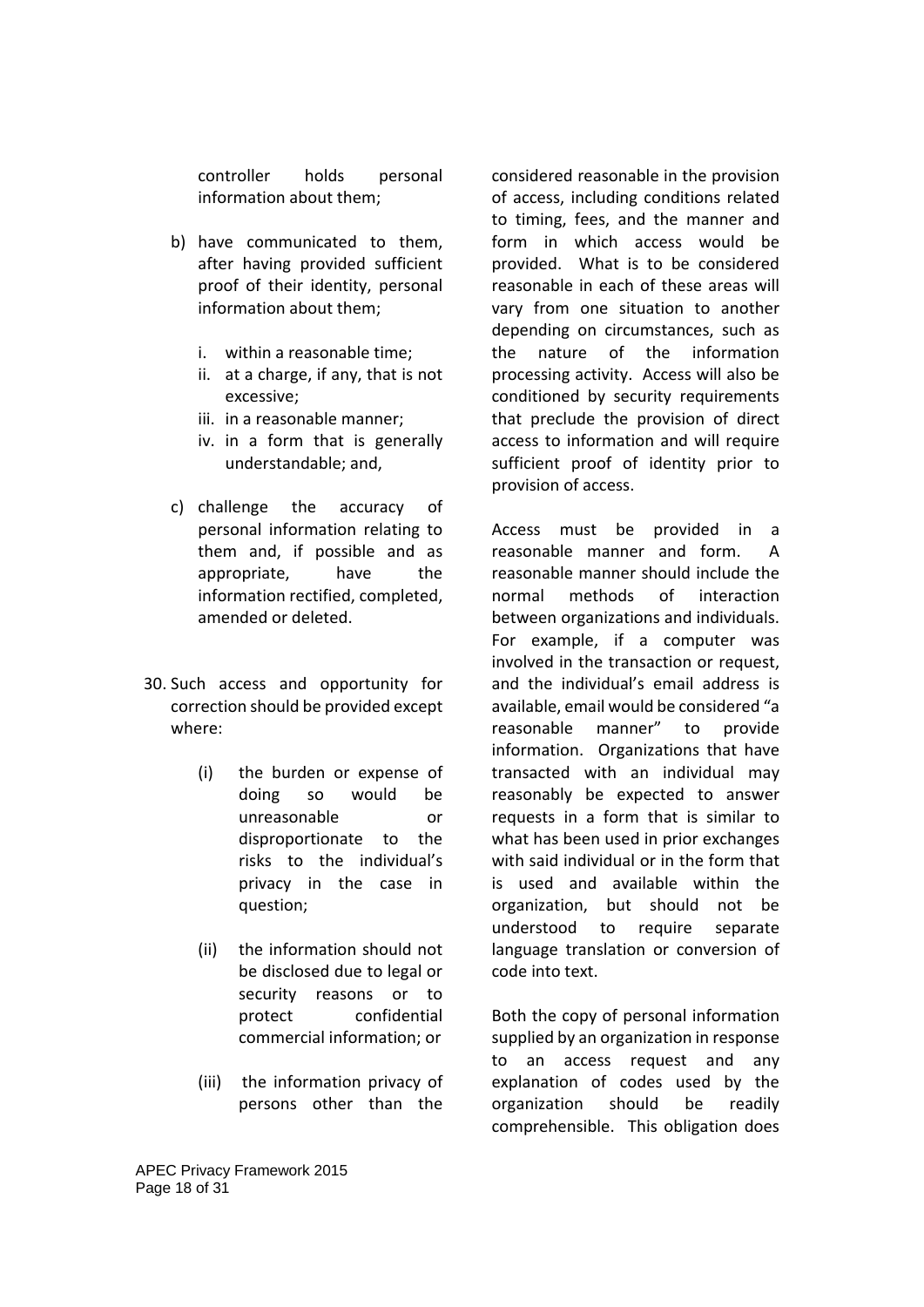individual would be violated.

31. If a request under (a) or (b) or a challenge under (c) is denied, the individual should be provided with reasons why and be able to challenge such denial.

not extend to the conversion of computer language (e.g. machinereadable instructions, source codes or object codes) into text. However, where a code represents a particular meaning, the personal information controller must explain the meaning of that code to the individual. For example, if the personal information held by the organization includes the age range of the individual, and that is represented by a particular code (e.g., "1" means 18-25 years old, "2" means "26-35 years old, etc.), then when providing the individual with such a code, the organization shall explain to the individual what age range that code represents.

Where individual requests access to his or her information, that information should be provided in the language in which it is currently held. Where information is held in a language different to the language of original collection, and if the individual requests the information be provided in that original language, an organization should supply the information in the original language if the individual pays the cost of translation.

The details of the procedures by which the ability to access and correct information is provided may differ depending on the nature of the information and other interests. For this reason, in certain circumstances, it may be impossible, impracticable or unnecessary to change, suppress or delete records.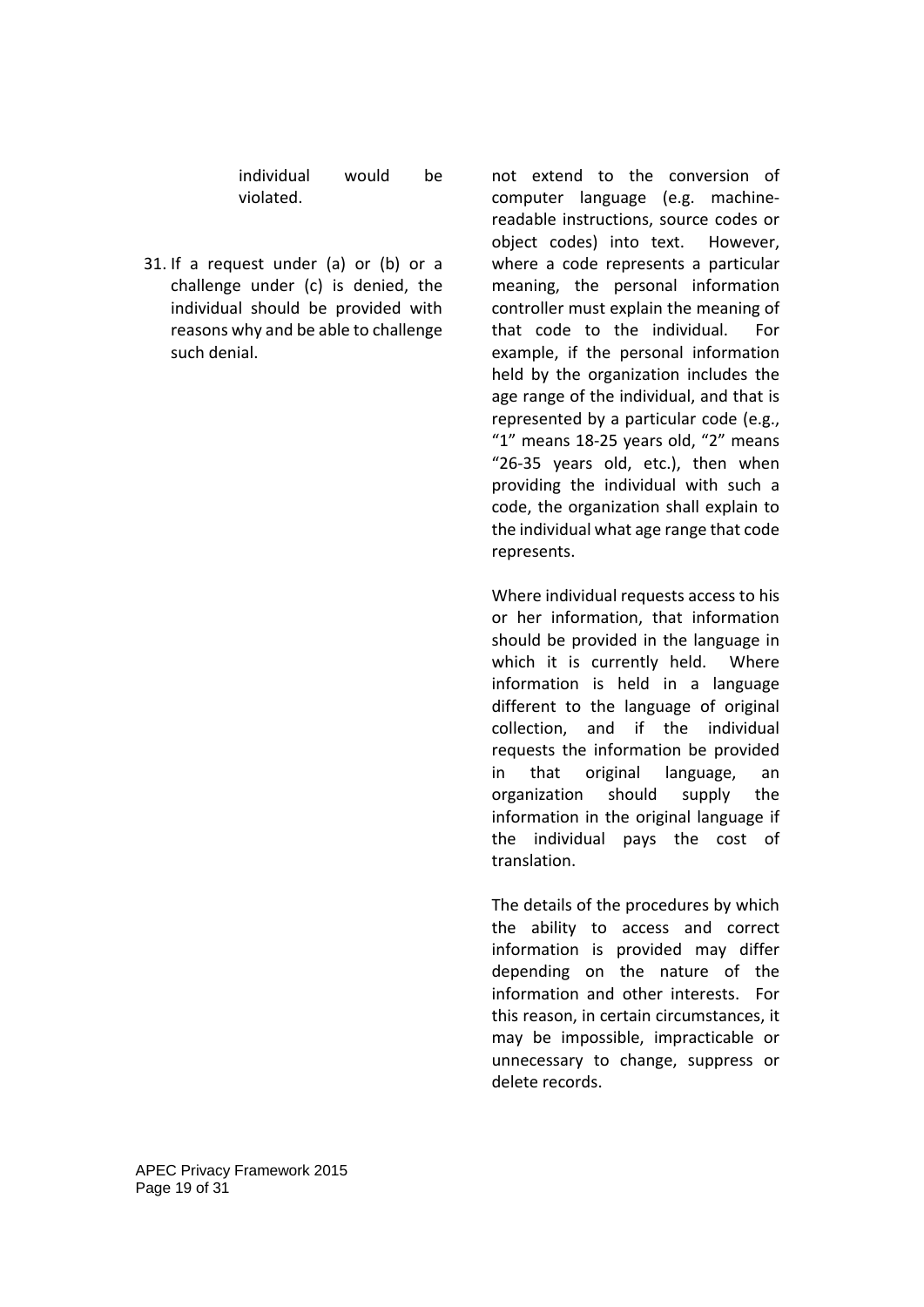Consistent with the fundamental nature of access, organizations should always make good faith efforts to provide access. For example, where certain information needs to be protected and can be readily separated from other information subject to an access request, the organization should redact the protected information and make available the other information. However, in some situations, it may be necessary for organizations to deny claims for access and correction, and this Principle sets out the conditions that must be met in order for such denials to be considered acceptable, which include: situations where claims would constitute an unreasonable expense or burden on the personal information controller, such as when claims for access are repetitious or vexatious by nature; cases where providing the information would constitute a violation of laws or would compromise security; or, incidences where it would be necessary in order to protect commercial confidential information that an organization has taken steps to protect from disclosure, where disclosure would benefit a competitor in the marketplace, such as a particular computer or modeling program.

"Confidential commercial information" is information that an organization has taken steps to protect from disclosure, where such disclosure would facilitate a competitor in the market to use or exploit the information against the business interest of the organization causing significant financial loss. The particular computer program or business process an organization uses,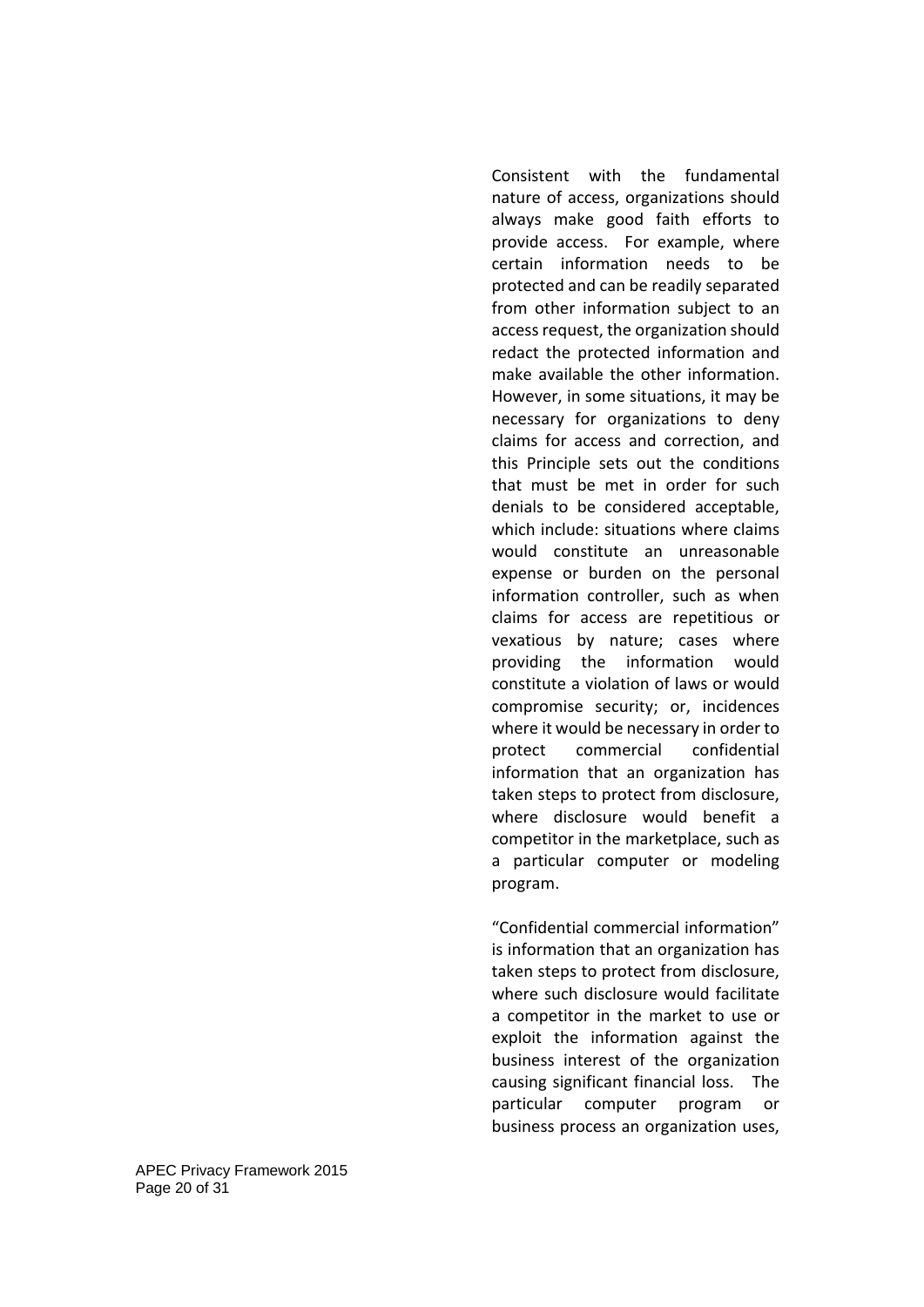such as a modeling program, or the details of that program or business process may be confidential commercial information. Where confidential commercial information can be readily separated from other information subject to an access request, the organization should redact the confidential commercial information and make available the non-confidential information, to the extent that such information constitutes personal information of the individual concerned. Organizations may deny or limit access to the extent that it is not practicable to separate the personal information from the confidential commercial information and where granting access would reveal the organization's own confidential commercial information as defined above, or where it would reveal the confidential commercial information of another organization that is subject to an obligation of confidentiality.

When an organization denies a request for access, for the reasons specified above, such an organization should provide the individual with an explanation as to why it has made that determination and information on how to challenge that denial. An organization would not be expected to provide an explanation in cases where such explanation would violate a law or judicial order.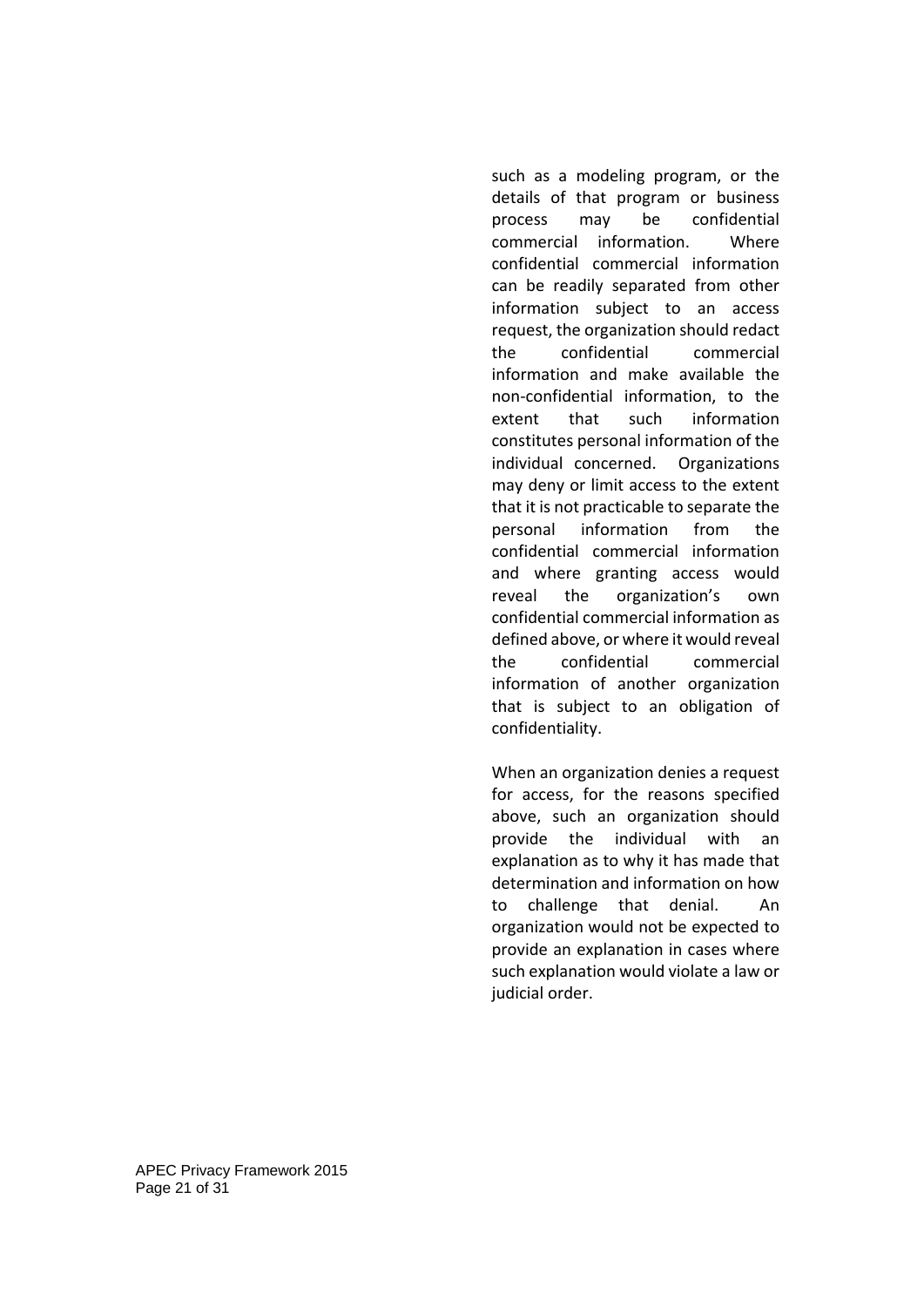## **IX. Accountability**

- should be accountable for complying with measures that give effect to the Principles stated above. When personal information is to be transferred to another person or organization, whether domestically or internationally, the personal information controller should obtain the consent of the individual or exercise due diligence and take reasonable steps to ensure that the recipient person or organization will protect the information consistently with these Principles.
- 32. A personal information controller 32. Efficient and cost effective business models often require information transfers between different types of organizations in different locations with varying relationships. When transferring information, personal information controllers should be accountable for ensuring that the recipient will protect the information consistently with these Principles when not obtaining consent. Thus, information controllers should take reasonable steps to ensure the information is protected, in accordance with these Principles, after it is transferred.

There are certain situations where such due diligence may be impractical or impossible, for example, when there is no on-going relationship between the personal information controller and the third party to whom the information is disclosed. In these types of circumstances, personal information controllers may choose to use other means, such as obtaining consent, to assure that the information is being protected consistently with these Principles. However, in cases where disclosures are required by domestic law, the personal information controller would be relieved of any due diligence or consent obligations.

A useful means for a personal information controller to help ensure accountability for the personal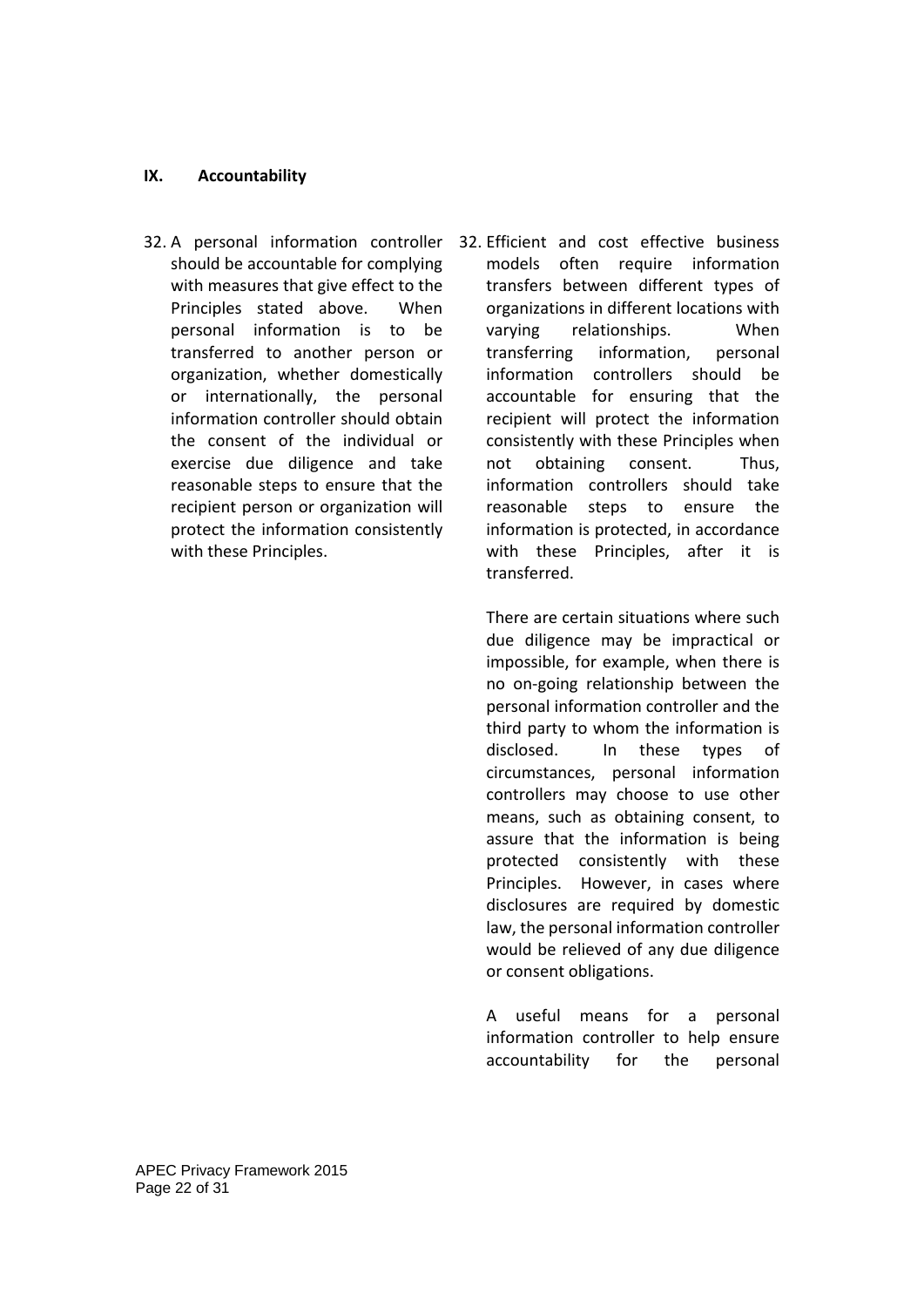information it holds is to have in place a privacy management programme.7

### **Part. IV. Implementation**

33. Part IV provides guidance to member economies on implementing the APEC Privacy Framework. Section A. focuses on those measures member economies should consider in implementing the Framework domestically, while Section B sets out APEC-wide arrangements for the implementation of the Framework's cross-border elements.

## **A. GUIDANCE FOR DOMESTIC IMPLEMENTATION**

34. Member economies should have regard to the following basic concept in considering the adoption of measures designed for domestic implementation of the APEC Privacy Framework:

## **I. Maximizing Benefits of Privacy Protections and Information Flows**

- 35. Personal information should be collected, held, processed, used, transferred, and disclosed in a manner that protects individuals' privacy and allows individuals and economies to maximize the benefits of information flows within and across borders.
- 36. Consequently, as part of establishing or reviewing their privacy protections to give effect to the APEC Privacy Framework, member economies should take all reasonable and appropriate steps to identify and remove unnecessary barriers to information flows and avoid the creation of any such barriers.

## **II. Giving Effect to the APEC Privacy Framework**

37. There are several options for giving effect to the Framework and securing privacy protections for individuals including legislative, administrative, industry selfregulatory or a combination of these policy instruments. In practice, the Framework

-

<sup>7</sup> See clauses 43-45 below.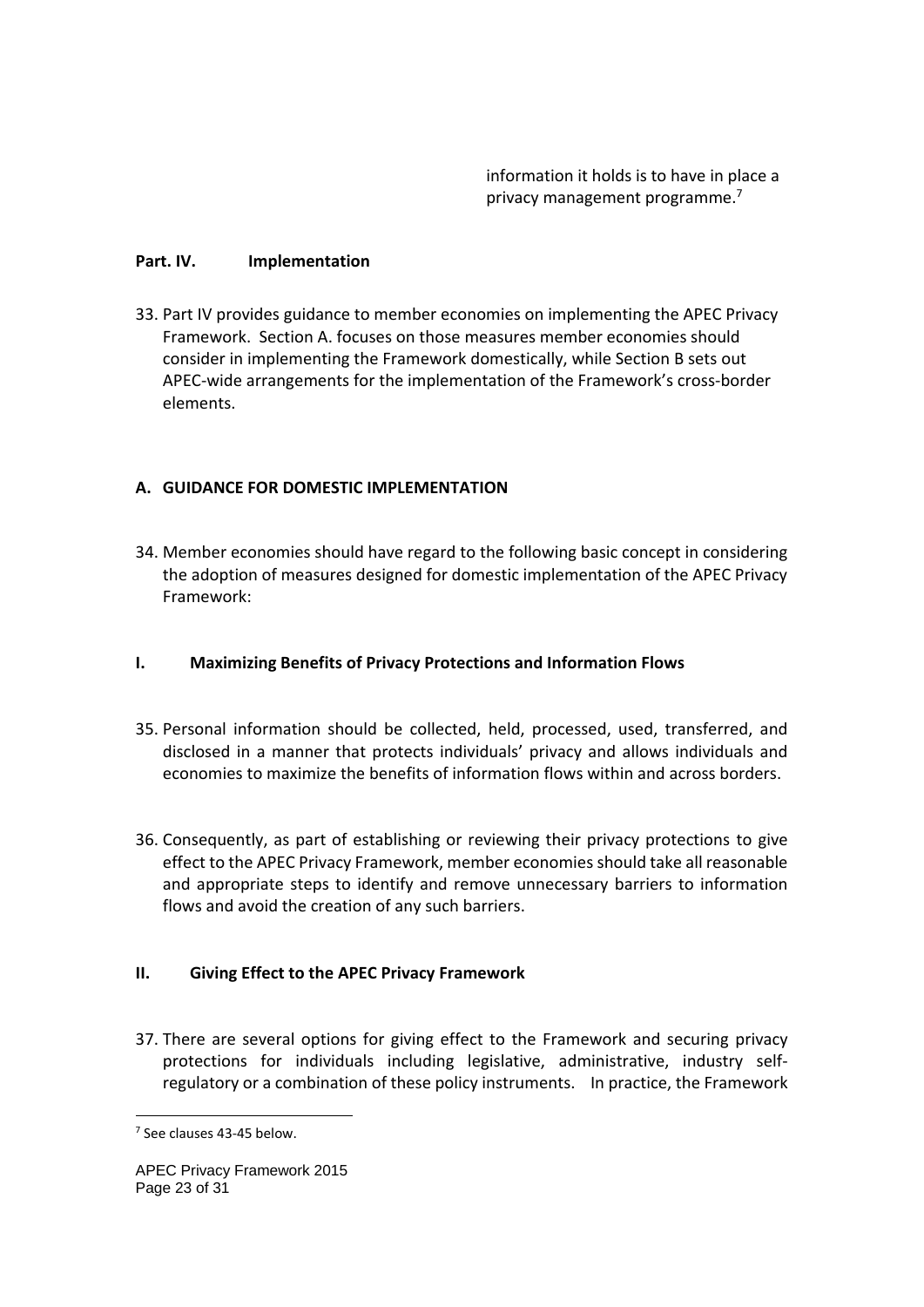is meant to be implemented in a flexible manner that can accommodate various models of enforcement, including through Privacy Enforcement Authorities, multiagency enforcement bodies, a network of designated industry bodies, courts and tribunals, or a combination of the above, as member economies deem appropriate.

- 38. The means of giving effect to the Framework will often differ between member economies. An individual member economy may determine that different Information Privacy Principles call for different means of domestic implementation. Whatever approach is adopted in a particular circumstance, the overall goal should be to develop compatible privacy protection approaches in the APEC region that are respectful of individual economies' requirements.
- 39. APEC economies should adopt non-discriminatory practices in giving effect to the Framework's principles and in protecting individuals from privacy protection violations occurring in that member economy's jurisdiction. [For example, member economies should ensure that laws or other approaches that give effect to the protections in the Framework do not impede individuals living in other economies from benefitting from those protections.
- 40. Coordination across government agencies and other stakeholders is important to identify ways to strengthen privacy without creating obstacles to national security, public safety, and other public policy objectives.
- 41. Member economies should consider establishing and maintaining Privacy Enforcement Authorities. Privacy Enforcement Authorities that are established should be provided with the governance, resources and technical expertise necessary to exercise their powers effectively and to make decisions on an objective, impartial and consistent basis.
- 42. Privacy Enforcement Authorities may find it useful to apply a risk-based approach to selected oversight efforts and, where permitted, to prioritize their enforcement efforts according to the likelihood and severity of harm that might result from privacy violations or from an action taken or proposed.8

-

<sup>8</sup> See the Preventing Harm Principle.

APEC Privacy Framework 2015 Page 24 of 31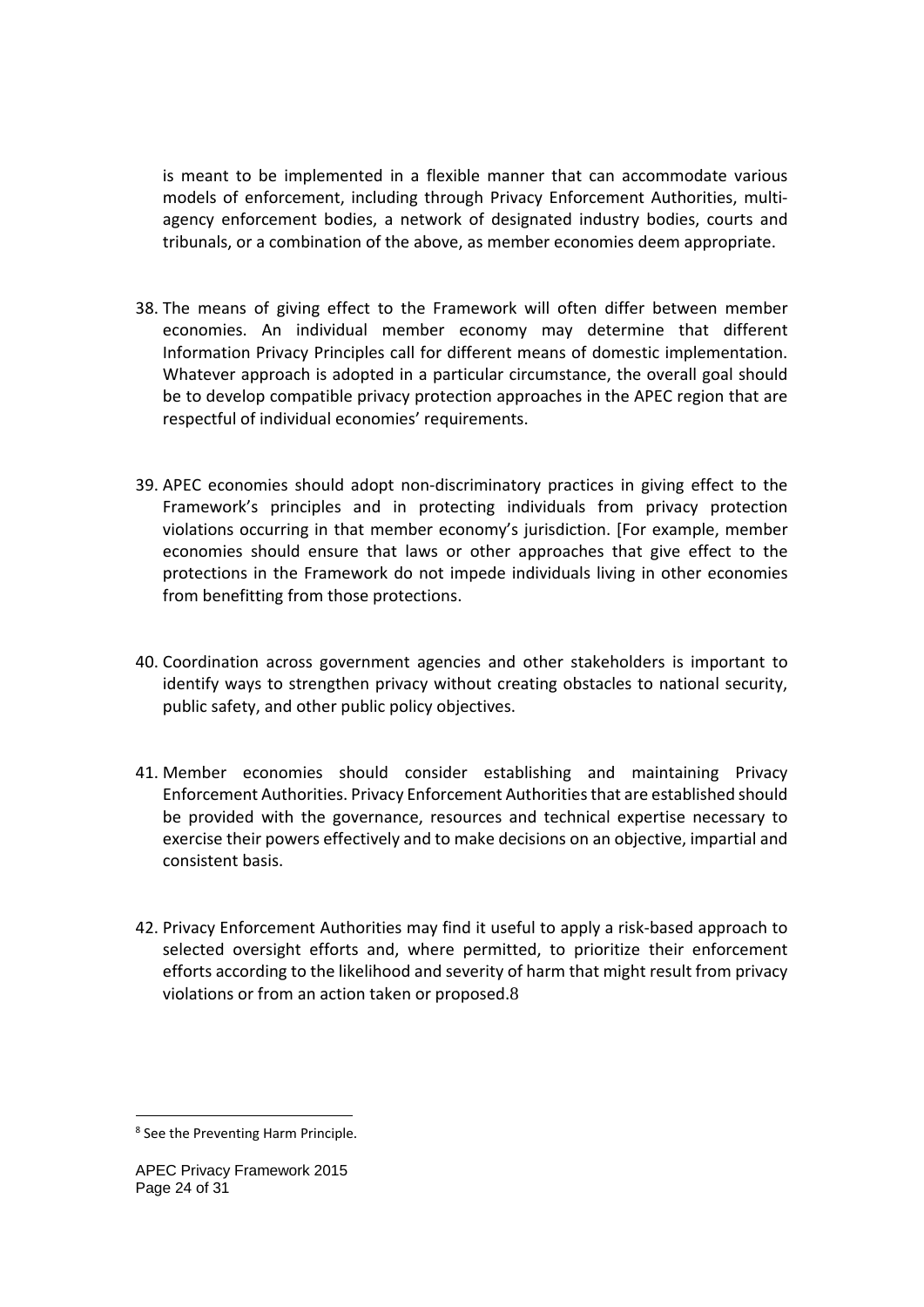#### **III. Privacy Management Programmes**

- 43. An operative privacy management programme will provide a sound basis for a personal information controller to demonstrate that it is complying with measures that give effect to the privacy protections in the Framework.
- 44. Accordingly, member economies should consider encouraging personal information controllers to develop and implement privacy management programmes for all personal information under their control. Privacy management programmes should:
	- a) be tailored to the structure and scale of the operations of the personal information controller, as well as the volume and sensitivity of the personal information under its control;
	- b) provide appropriate safeguards based upon risk assessment that takes into account the potential harm to individuals;
	- c) establish mechanisms for internal oversight and response to inquiries and incidents;
	- d) be overseen by designated accountable and appropriately trained personnel; and
	- e) be monitored and be regularly updated.
- 45. Personal information controllers should be prepared to demonstrate their privacy management programmes at the request of a competent Privacy Enforcement Authority of that economy or in response to a valid request by another appropriate entity, such as an accountability agent designated under the CBPR system or under an industry code of conduct giving effect to the Framework.

#### **IV. Promotion of technical measures to protect privacy**

- 46. Technical measures can make a significant contribution to the overall effectiveness and impact of domestic privacy regimes, by supplementing and complementing legal protections of privacy. Therefore, when considering approaches to give effect to the Framework, member economies should promote technical measures which help to protect privacy.
- 47. Member economies may, for example, encourage personal information controllers to make full use of readily available technical safeguards and measures. In addition, they may promote research and development, encourage further privacy innovation and

APEC Privacy Framework 2015 Page 25 of 31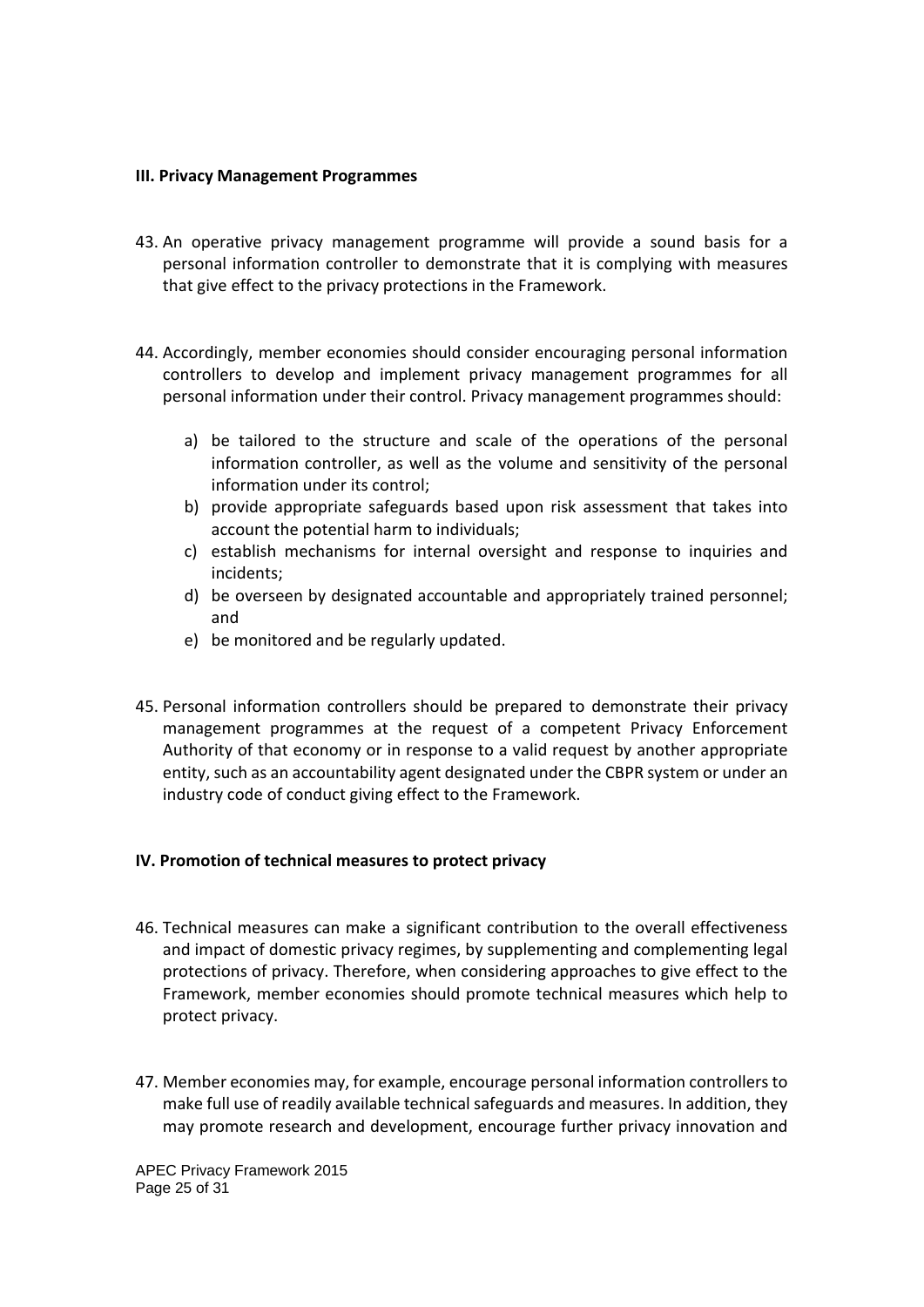support the development of technical standards that embed best privacy practice into systems engineering.

### **V. Public education and communication**

- 48. For the Framework to be of practical effect, it must be known and accessible. Accordingly, member economies should:
	- a) publicize how their Privacy Laws and other domestic arrangements provide privacy protections to individuals;
	- b) engage in activities that raise awareness amongst:
		- i. personal information controllers about the economy's privacy protections and the controllers' responsibilities;
		- ii. Personal information processors about practices that help provide effective implementation of a personal information controller's privacy obligations related to the processing of personal information; and,
		- iii. individuals about how they can report violations and how remedies can be pursued; and
	- c) Encourage or require Privacy Enforcement Authorities and other bodies having responsibilities to administer privacy protections established at domestic level (for example, CBPR system accountability agents or bodies established to give effect to self-regulatory schemes) to report publicly on their activities where appropriate.

### **VI. Cooperation within and between the Public and Private Sectors**

49. Active participation of non-governmental entities will help ensure that the full benefits of the Framework can be realized. Accordingly, member economies should engage in a dialogue with relevant non-government stakeholders, including those representing citizens, consumers and industry and technical and academic communities, to obtain input on privacy protection and information flow issues and to seek cooperation in furthering the Framework's objectives. Furthermore, member economies that have not yet established domestic privacy protection regimes should pay ample attention to the interests and needs of non-government stakeholders when developing privacy protections.

APEC Privacy Framework 2015 Page 26 of 31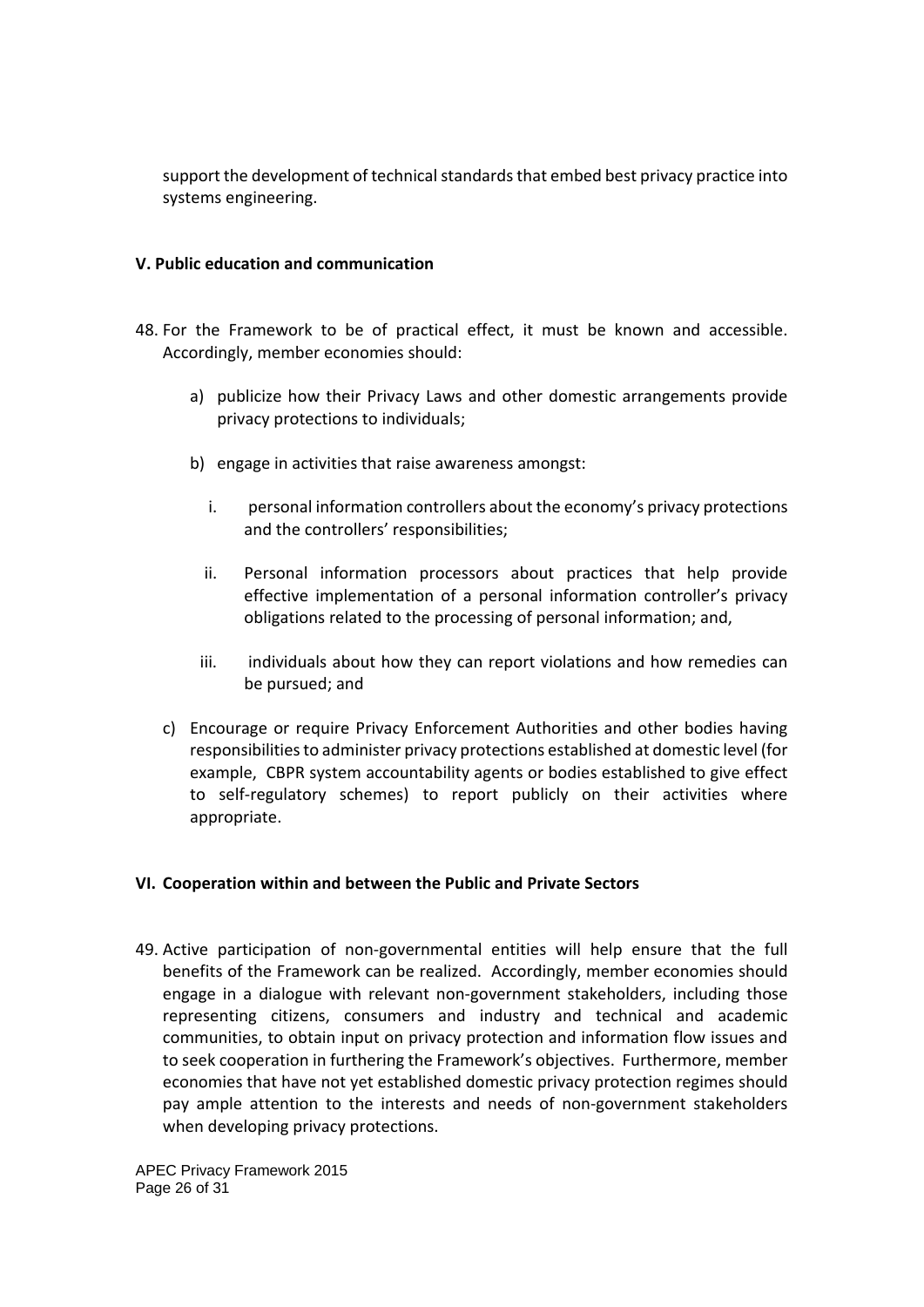- 50. Member economies should seek the cooperation of non-governmental entities such as those representing citizens and consumers in raising public awareness about privacy protection issues. As well, member economies should encourage these entities to actively engage in promoting and supporting the privacy interests of individuals, for example by referring complaints to Privacy Enforcement Authorities and publicizing the outcomes of those complaints.
- 51. Member economies should consider developing strategies that reflect a coordinated approach to implementing privacy protections across governmental bodies.
- 52. Member economies should also consider undertaking consultation and capacity building efforts across the public and private sectors, and with non-government stakeholders, including, for example, by:
	- a) developing or supporting networks of individuals responsible for privacy compliance within organizations; and
	- b) producing informational materials and arranging experience sharing events.

## **VII. Providing for appropriate remedies in situations where privacy protections are violated**

- 53. A member economy's system of privacy protections should include appropriate remedies for privacy violations, which could include redress, the ability to stop a violation from continuing, and other remedies. In determining the range of remedies for privacy violations, member economies should take a number of factors into account including:
	- a) the particular system in that member economy for providing privacy protections (e.g., legislative enforcement powers, which may include rights of individuals to pursue legal action, industry self-regulation, or a combination of systems); and
	- b) the importance of having a range of remedies commensurate with the extent of the actual or potential harm to individuals resulting from such violations.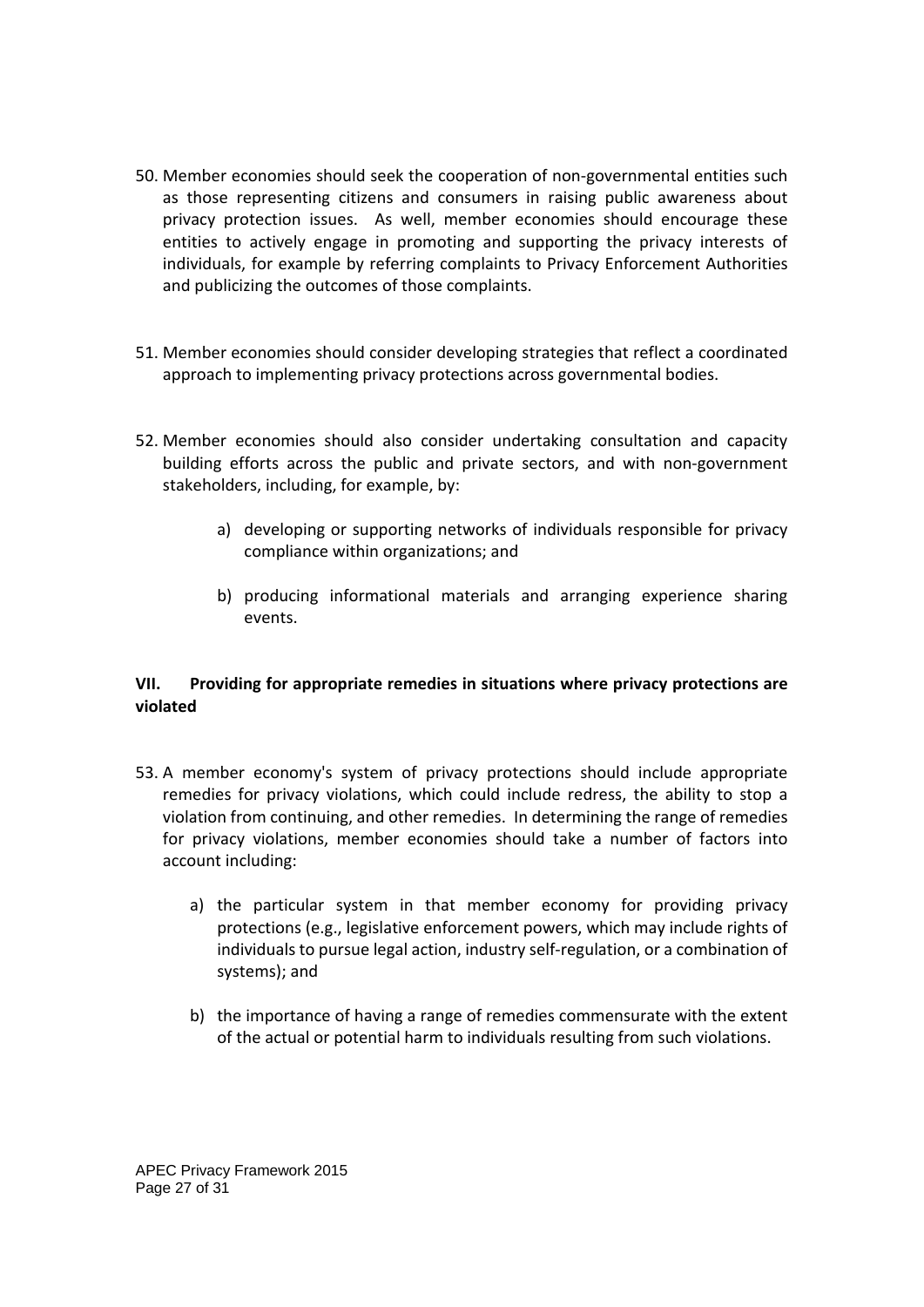54. A member economy should consider encouraging or requiring personal information controllers to provide notice, as appropriate, to Privacy Enforcement Authorities and/or other relevant authorities in the event of a significant security breach affecting personal information under its control. Where it is reasonable to believe that the breach is likely to affect individuals, timely notification directly to affected individuals should be encouraged or required, where feasible and reasonable.

## **VIII. Mechanism for Reporting Domestic Implementation of the APEC Privacy Framework**

55. Member economies should make known to APEC, domestic implementation of the Framework through the completion of and periodic updates to the Individual Action Plan (IAP) on Information Privacy.

## **B. GUIDANCE FOR INTERNATIONAL IMPLEMENTATION**

56. In addressing the international implementation of the APEC Privacy Framework, and consistent with the provisions of Part A, member economies should consider the following points relating to the protection of the privacy of personal information:

### **I. Information sharing among member economies**

- 57. Member economies are encouraged to share and exchange information, surveys and research in respect of matters that have a significant impact on privacy protection.
- 58. Member economies are encouraged to educate one another in issues related to privacy protection and to share and exchange information on promotional, educational and training programs for the purpose of raising public awareness and enhancing understanding of the importance of privacy protection and compliance with relevant laws and regulations.
- 59. Member economies are encouraged to share experiences on various techniques in investigating violations of privacy protections and regulatory strategies in resolving disputes involving such violations including, for instance, complaints handling and alternative dispute resolution mechanisms.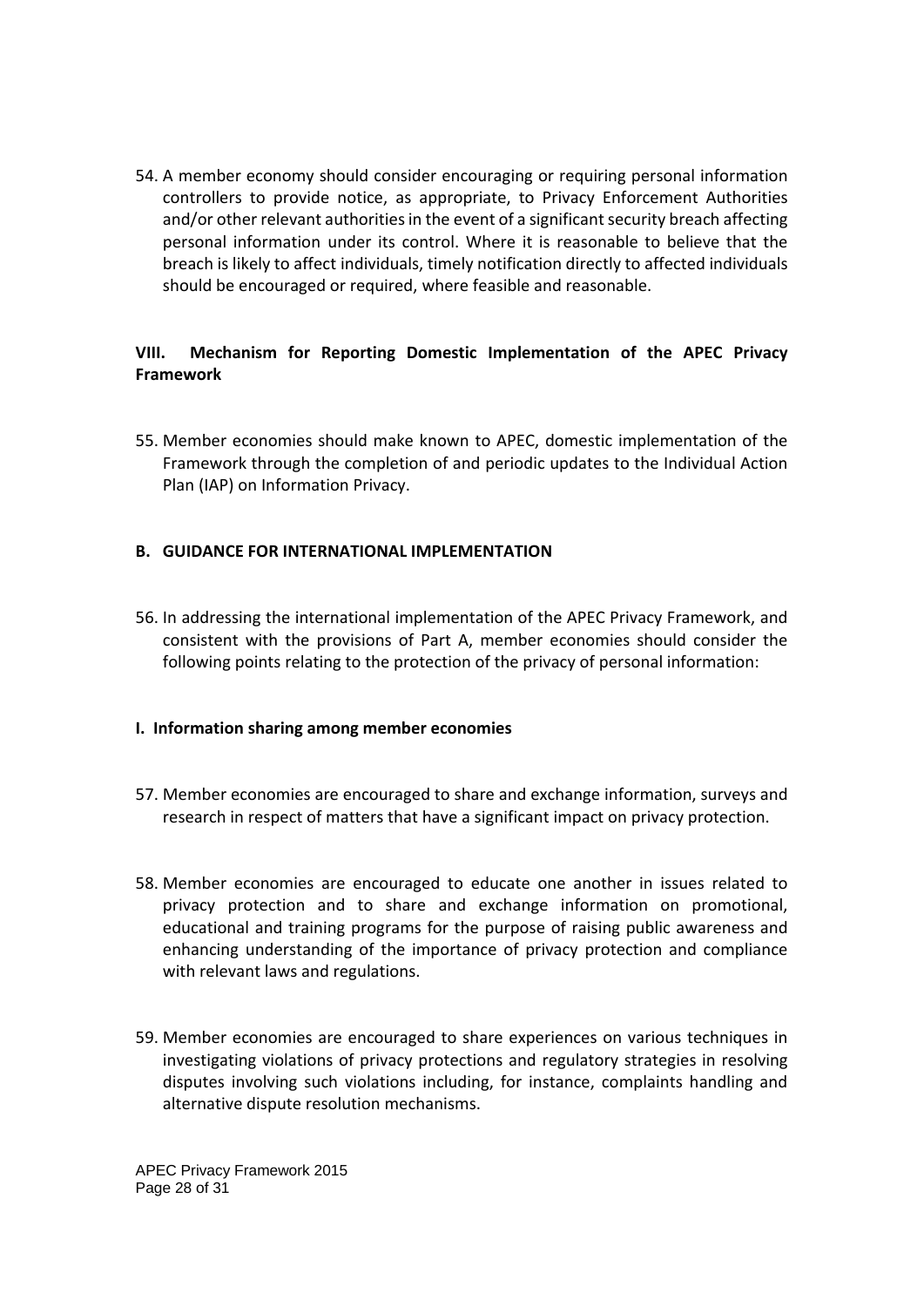- 60. Member economies should designate and make known to the other member economies the public authorities within their own jurisdictions that will be responsible for facilitating cross-border cooperation and information sharing between economies in connection with privacy protection.
- 61. Member economies should encourage the development of internationally comparable metrics to inform the policy making process relating to privacy and personal information flows.

### **II. Cross-border cooperation in investigation and enforcement**

- 62. Taking into consideration existing international arrangements (including the CPEA) and existing or developing self-regulatory or co-regulatory approaches, and to the extent permitted by domestic law and policy, member economies should expand their use of existing cooperative arrangements and consider developing additional cooperative arrangements or procedures, as necessary, to facilitate cross-border cooperation in the enforcement of privacy laws. Such cooperative arrangements may take the form of bilateral or multilateral arrangements.
- 63. The preceding paragraph is to be construed with regard to the right of member economies to decline or limit cooperation on particular investigations or matters on the ground that compliance with a request for cooperation would be inconsistent with domestic laws, policies or priorities, or on the ground of resource constraints, or based on the absence of a mutual interest in the investigations in question.
- 64. In civil enforcement of privacy laws, cooperative cross-border arrangements may include the following aspects:
	- a) mechanisms for promptly, systematically and efficiently notifying designated public authorities in other member economies of investigations or privacy enforcement initiatives that target conduct that is inconsistent with the protections set forth in the Framework and that may affect individuals or personal information controllers in those other economies;
	- b) mechanisms for effectively sharing information necessary for successful cooperation in cross-border privacy investigation and enforcement cases;
	- c) mechanisms for investigative assistance in privacy enforcement cases;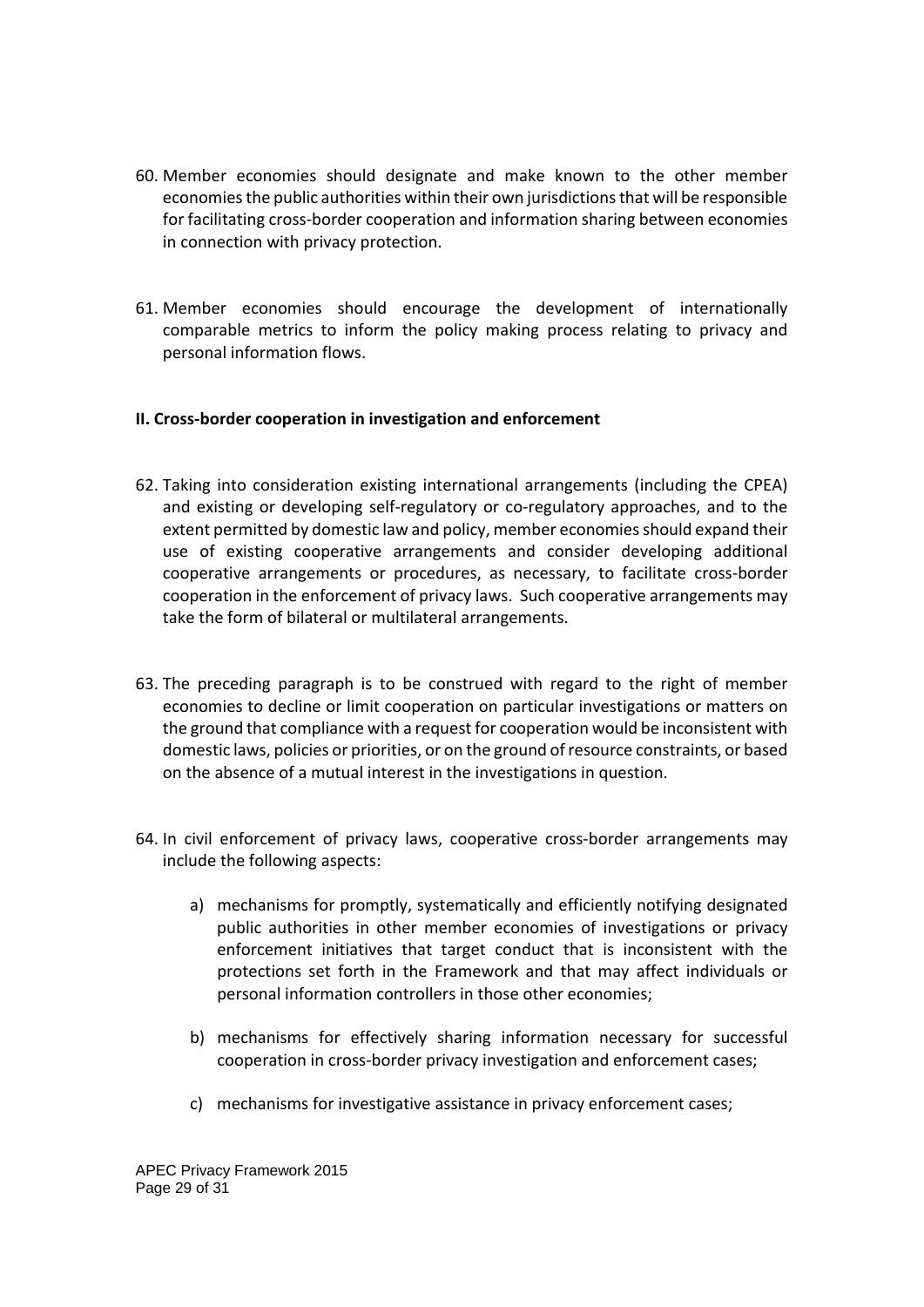- d) mechanisms to prioritize cases for cooperation with public authorities in other economies based on the severity of the unlawful infringements of privacy, the actual or potential harm involved, as well as other relevant considerations;
- e) steps to maintain the appropriate level of confidentiality in respect of information exchanged under the cooperative arrangements.

## **III. Cross-border privacy mechanisms**

- 65. APEC recognized the importance of protecting privacy while maintaining the free flow of personal information across borders and has encouraged member economies to implement the Framework to provide conditions in which information can flow safely and accountably, for instance through the use of the CBPR system.
- 66. Member economies will endeavor to support the development and recognition or acceptance of cross-border privacy mechanisms for use by organizations to transfer personal information across the APEC region, recognizing that organizations would still be responsible for complying with the local privacy requirements, as well as with all applicable laws. Such mechanisms should apply the APEC Information Privacy Principles.
- 67. To give effect to paragraph 65, member economies have developed the CBPR system<sup>9</sup>, which provides a practical mechanism for participating economies to implement the APEC Privacy Framework in an international, cross-border context, and to provide a means for organizations to transfer personal information across borders in a manner in which individuals may trust that the privacy of their personal information is protected.
- 68. Member economies worked with appropriate stakeholders to develop the PRP system to complement the CBPR system to help personal information processors demonstrate their ability to provide effective implementation of a personal information controller's obligations related to the processing of personal information.

The 2011 Leaders Declaration states "We will take the following steps to further open markets and facilitate regional trade: […] implement the APEC CBPR to reduce barriers to information flows, enhance consumer privacy, and promote interoperability across regional data privacy regimes." (http://www.apec.org/Meeting-Papers/Leaders-Declarations/2011/2011\_aelm.aspx)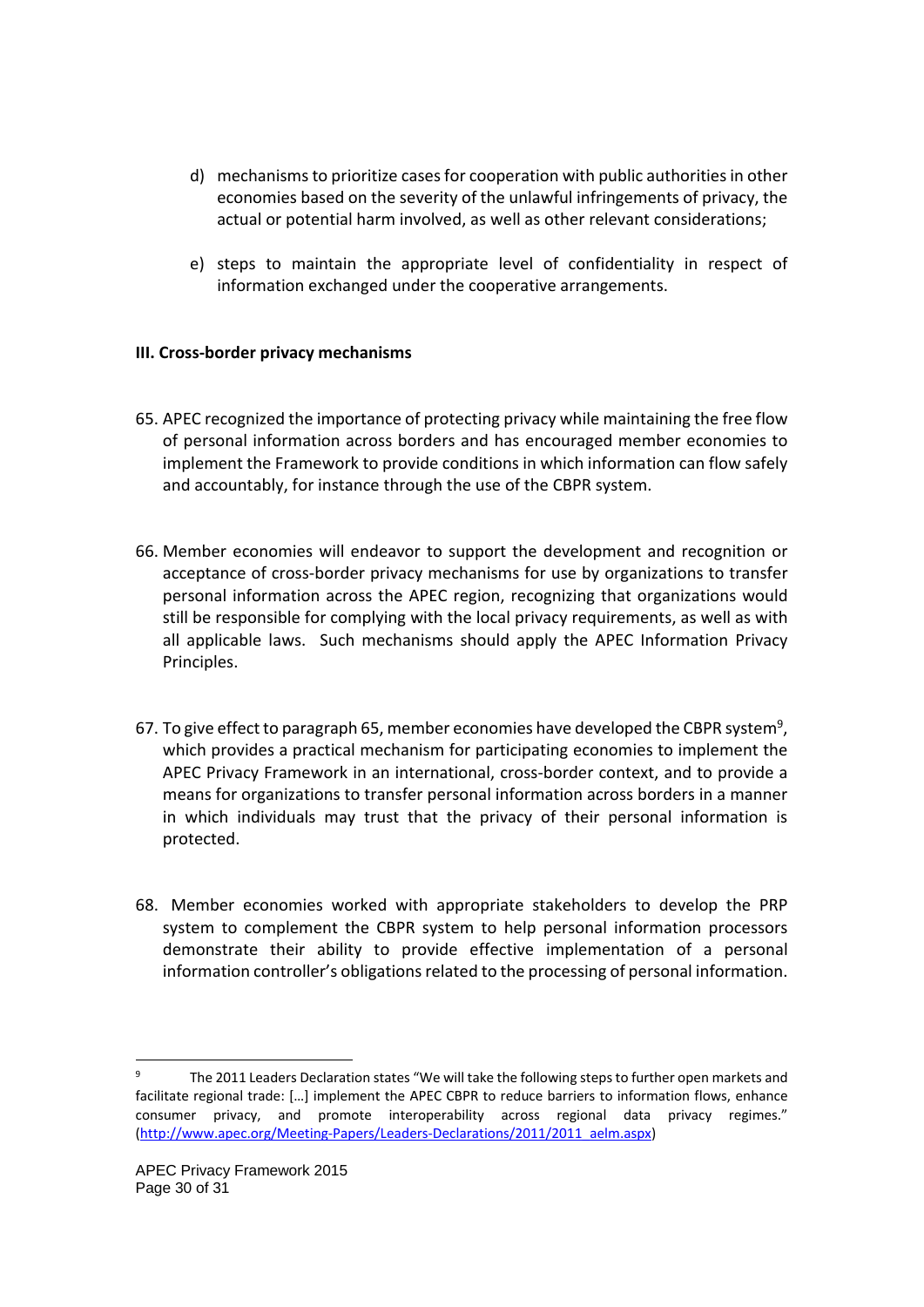### **IV. Cross-border transfers**

- 69. A member economy should refrain<sup>10</sup> from restricting cross border flows of personal information between itself and another member economy where (a) the other economy has in place legislative or regulatory instruments that give effect to the Framework or (b) sufficient safeguards exist, including effective enforcement mechanisms and appropriate measures (such as the CBPR) put in place by the personal information controller to ensure a continuing level of protection consistent with the Framework and the laws or policies that implement it.
- 70. Any restrictions to cross border flows of personal information should be proportionate to the risks presented by the transfer, taking into account the sensitivity of the information, and the purpose and context of the cross border transfer.

## **V. Interoperability between privacy frameworks**

- 71. Recognizing that personal information flows do not stop at regional boundaries, member economies should encourage and support the development of international arrangements that promote interoperability amongst privacy instruments that give practical effect to this Framework.
- 72. Improving the global interoperability of privacy frameworks can bring benefits in improved personal information flows, help ensure that privacy requirements are maintained when personal information flows beyond member economies and can simplify compliance for personal information controllers and processors. Global interoperability can also assist individuals to assert their privacy rights in a global environment and help authorities to improve cross-border privacy enforcement.

<sup>&</sup>lt;sup>10</sup> Cross border data flows remain subject to member economies applicable domestic laws, regulations, and international agreements and commitments.